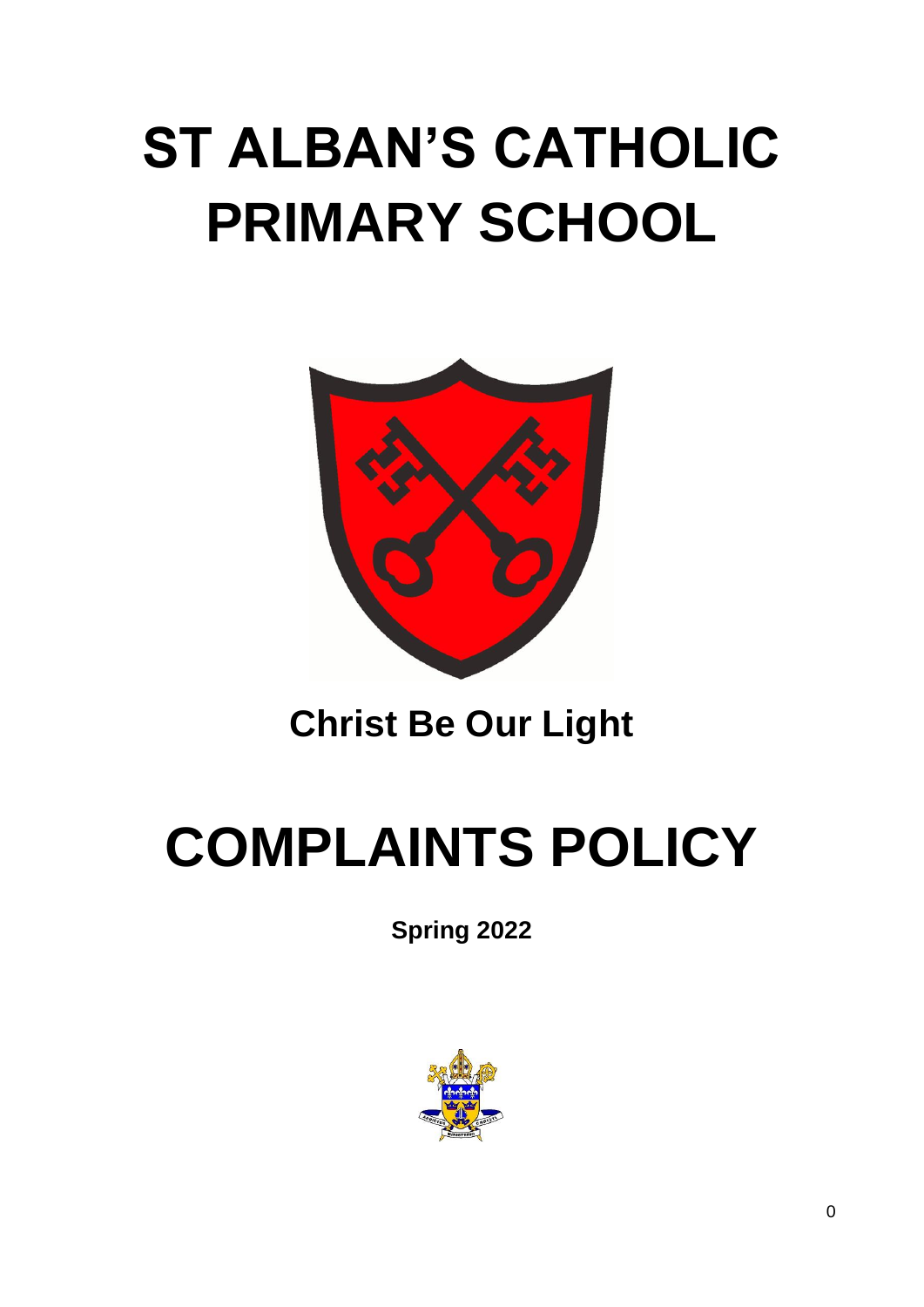### **Contents**

| Page      |
|-----------|
| $3-5$     |
| 6         |
| $7 - 8$   |
| $9 - 12$  |
| $13 - 17$ |
|           |
| 18        |
| 19-21     |
| $22 - 23$ |
| 24        |
| $26 - 28$ |
| 29        |
| 30        |
|           |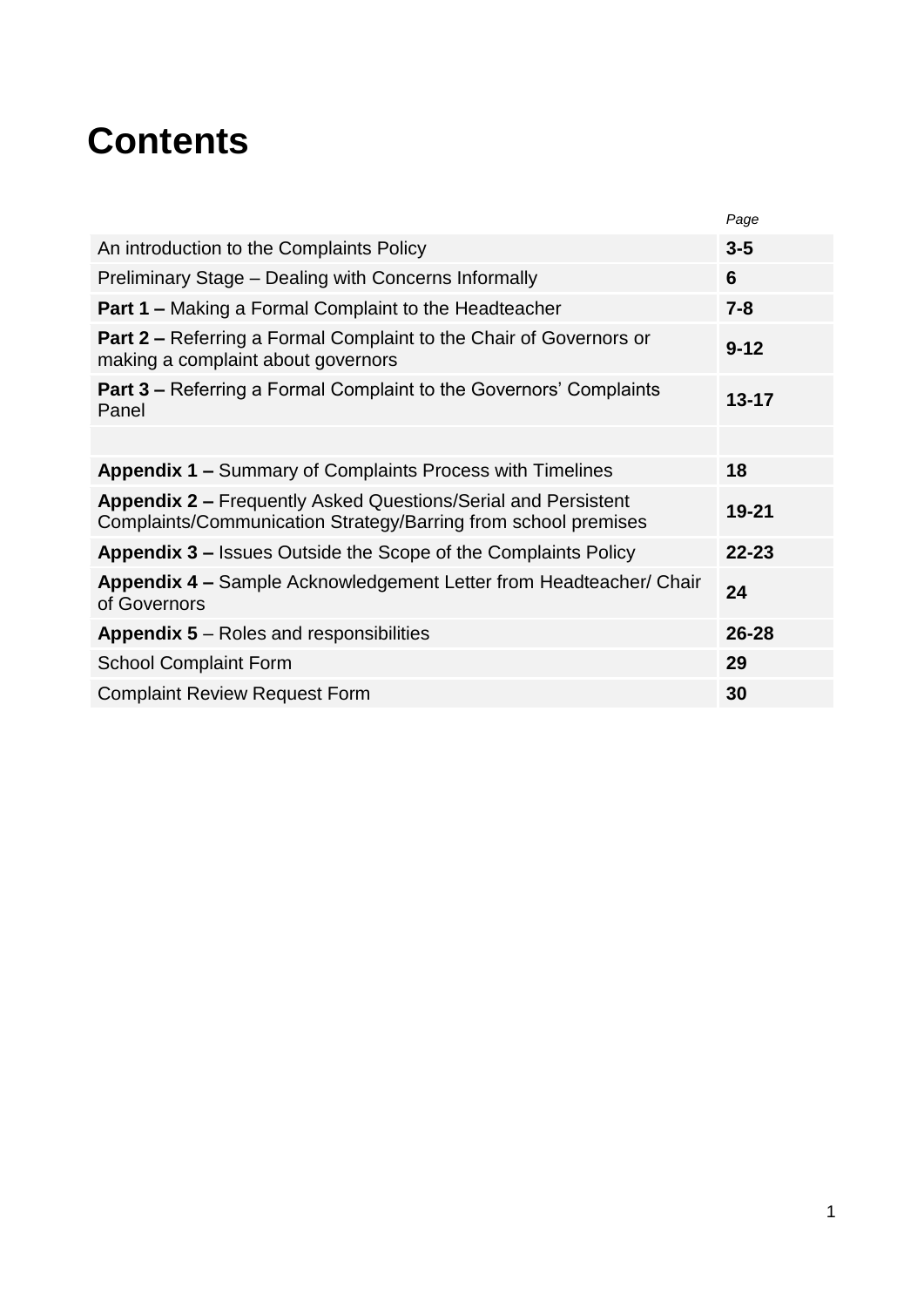### **An Introduction to the Complaints Policy**

The Governing Body is required by law (section 29 of the Education Act 2002) to establish procedures and publish those procedures for dealing with complaints relating to the school, or to the provision of facilities or services (unless the issue is covered by other legislation – see Appendix 3). **The Local Authority has no statutory authority to investigate our school complaints and complaints must be directed to the school**

#### **1. The difference between a concern and a complaint**

A concern may be treated as an expression of worry or doubt over an issue considered to be important for which reassurances are sought.

The Governing Body uses the Local Government Ombudsman definition of what is a complaint. A complaint is

*'An expression of dissatisfaction about a service that requires a response.'*

It is in everyone's interest that complaints are resolved at the earliest possible stage. Many issues can be resolved informally, without the need to follow formal procedures. Schools should have procedures in place to take informal concerns seriously and make every effort to resolve the matter as quickly as possible. However, there will be occasions when complainants want to raise their concerns formally, in those cases, the formal complaints procedure will be followed.

#### **2. Who can make a Complaint?**

Any person who has a legitimate interest in the school may make a complaint. This will include pupils on roll at the school irrespective of their age, although normally a complaint from a pupil would come through a parent. This includes parents or carers of children no longer at the school and members of the public.

Unless complaints are dealt with under separate statutory procedures (see Appendix 3 pages 22 and 23), we will use this complaints procedure.

Where a person is not able to make a complaint himself or herself, a friend or other family member may do so on their behalf, but that person does not become the complainant. The Governing Body will not accept complaints from legal representatives.

#### **In accordance with administrative law principles, complainants will be given the opportunity to complete the complaints procedure in full, unless the school possess clear evidence that the complainant meets our serial and unreasonable complaints criteria.**

If that is the case and the complainant contacts us again on the same issue, the correspondence may then be viewed as 'serial' or 'persistent' and we may choose not to respond. **We will not mark a complainant as 'serial' before the complainant has completed the procedure.**

We have published a separate Serial and Persistent Complaints Policy and further details are provided on page 21 of this policy.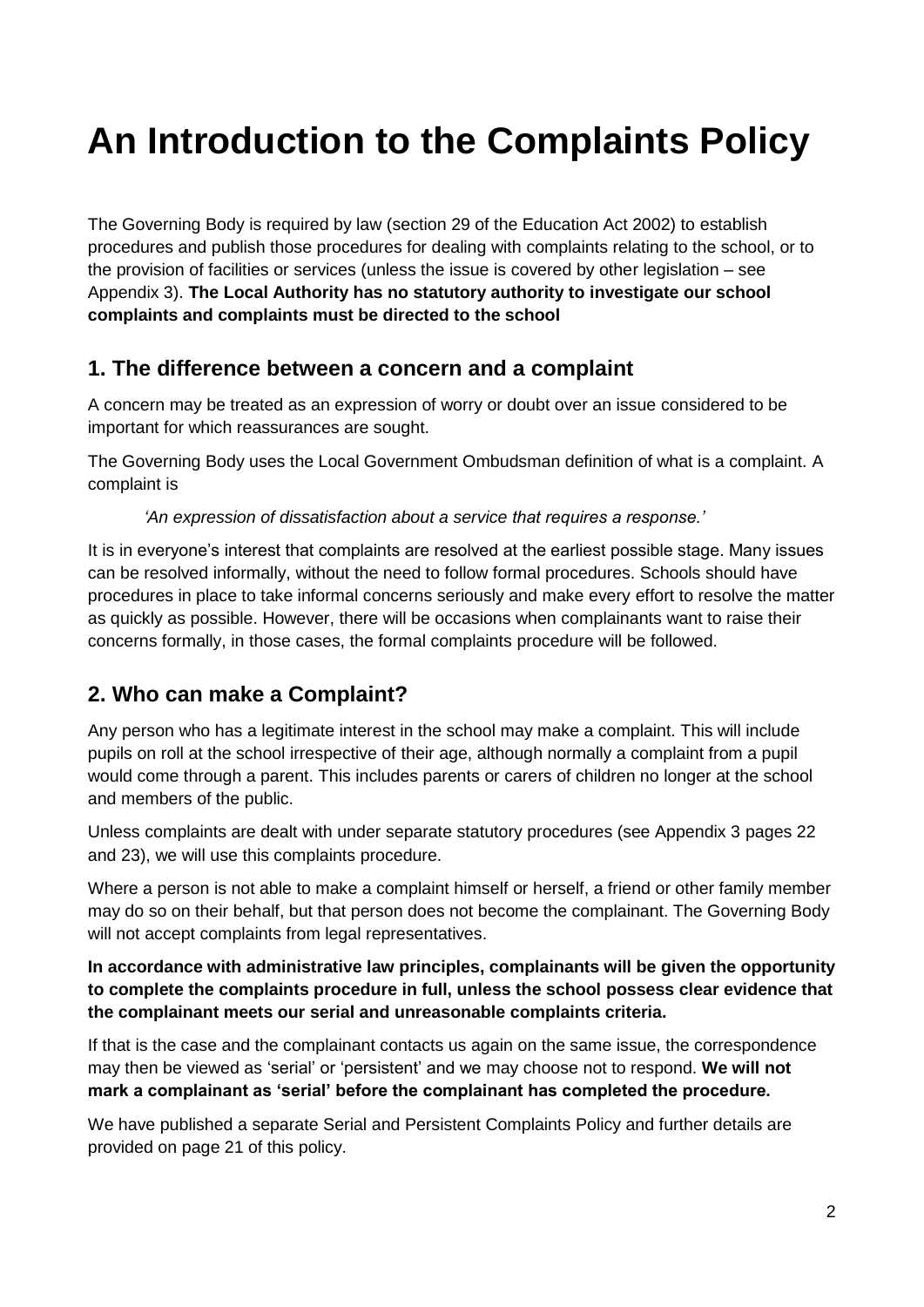Anonymous complaints will not normally be investigated. However, the Headteacher or Chair of Governors, if appropriate, will determine whether the complaint warrants an investigation.

The Governing Body will ensure that any third party providers have their own complaints procedures in place if they are using school premises to offer services.

#### **3. Purposes of the Complaints Procedure**

The purpose of our Complaints Procedure is to provide a comprehensive, open, transparent, fair and timely vehicle through which:

- something that may have gone wrong can be identified, acknowledged and, where necessary, put right;
- an apology may be made where appropriate;
- the school and its senior management can, where appropriate, learn from the process, making it less likely that a similar complaint will be brought in the future.

A written record will be kept of all complaints along with details of how they were resolved following a formal investigation or progression to a panel hearing.

#### **4. Publicising the Complaints Procedure**

We will do this by:

- copies of the procedure and the complaints forms are available from the school (clearly this will be easily accessible without a potential complainant being asked the reason why it is being requested);
- including the procedure and complaints forms on the school's web site, ensuring that it is easy to find through a link from the home page.

#### **6. Timescales for complaints**

We will aim to consider complaints as quickly and as efficiently as possible and any deviation from our published procedure will be recorded and communicated to the complainant.

The Governing Body has accepted the view of the Department for Education that a complainant should normally be expected to lodge their complaint **within 90 calendar days of the event being complained about.** The 90 calendar day limit has been established because investigation is more difficult after a period of time: memories may not be as clear as they would have been earlier, records may not be as readily available and witnesses may no longer be employed at the school. A delay in making a complaint may also disadvantage any person who is the subject of it, making it more challenging for them to defend themselves for the same reasons.

In exceptional circumstances, the Chair of Governors, acting on behalf of the Governing Body, will consider complaints submitted outside this timeframe. In such instances the complainant will need to offer an explanation as to why there has been a delay in making a complaint.

Any decision made in this respect will aim to be lawful, rational, reasonable, fair and proportionate. It is for the school to decide what exceptional circumstances are.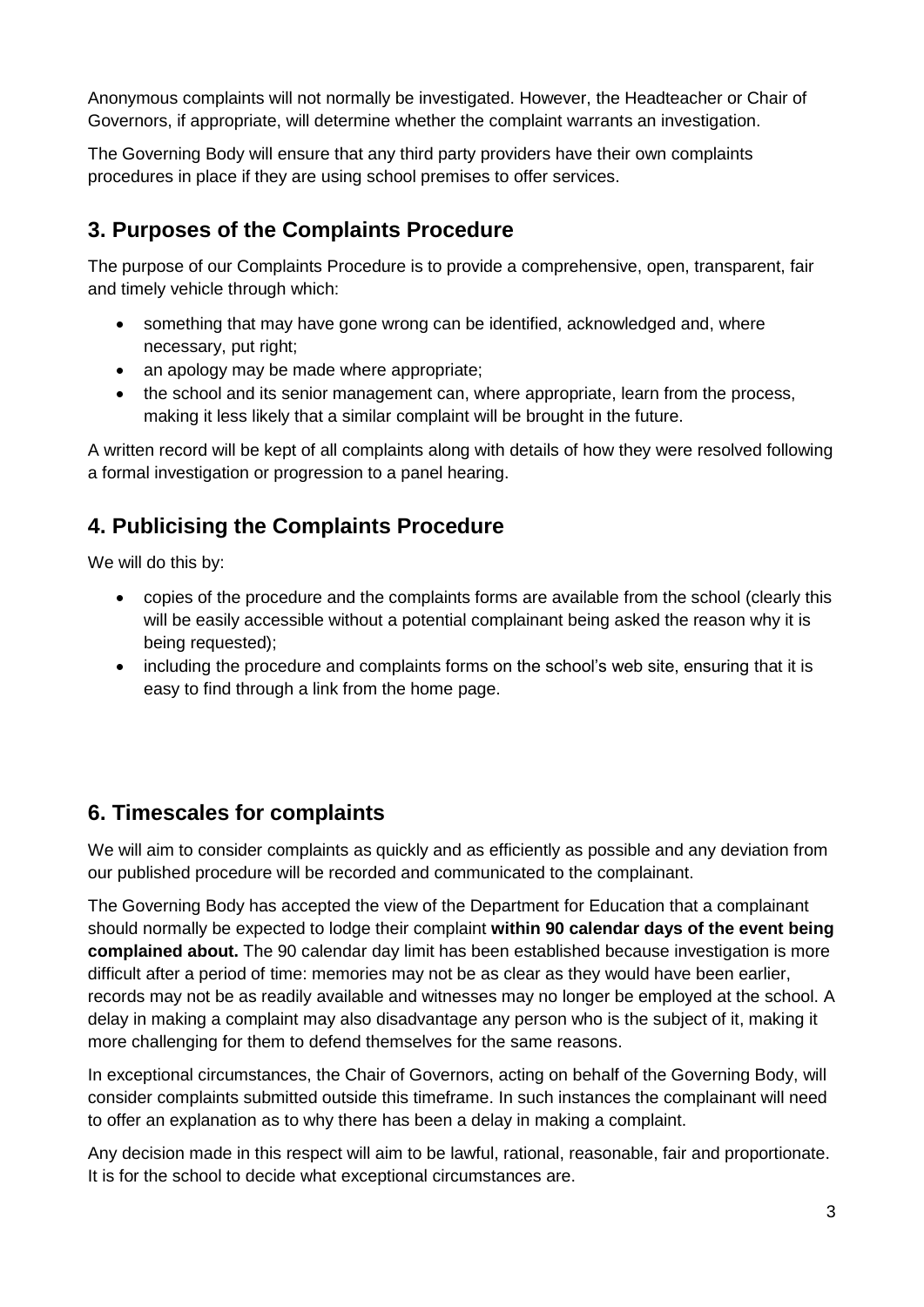Where a number of complaints are made in one letter of complaint, some of which lie outside the timeframe, the Chair of Governors will determine which complaints can be considered, taking account of their relevance to the substantive complaint or complaints made within the timescale.

If the complaint is received outside of term time, the calendar day timings for managing the complaint will start on the first school day after the holiday period.

Where it is clear that published timescales cannot be met, new time limits will be set and the complainant will be sent details of the new deadline and an explanation for the delay.

If other bodies are investigating aspects of the complaint, for example the police, LA safeguarding teams or tribunals, there may be an impact on the school's ability to adhere to timescales, or the procedure may have to be suspended until those investigations are complete.

If a complainant commences legal action in relation to their complaint, the procedure may have to be suspended until those proceedings have concluded.

Timescales for our complaints process are confirmed and summarised in Appendix 1.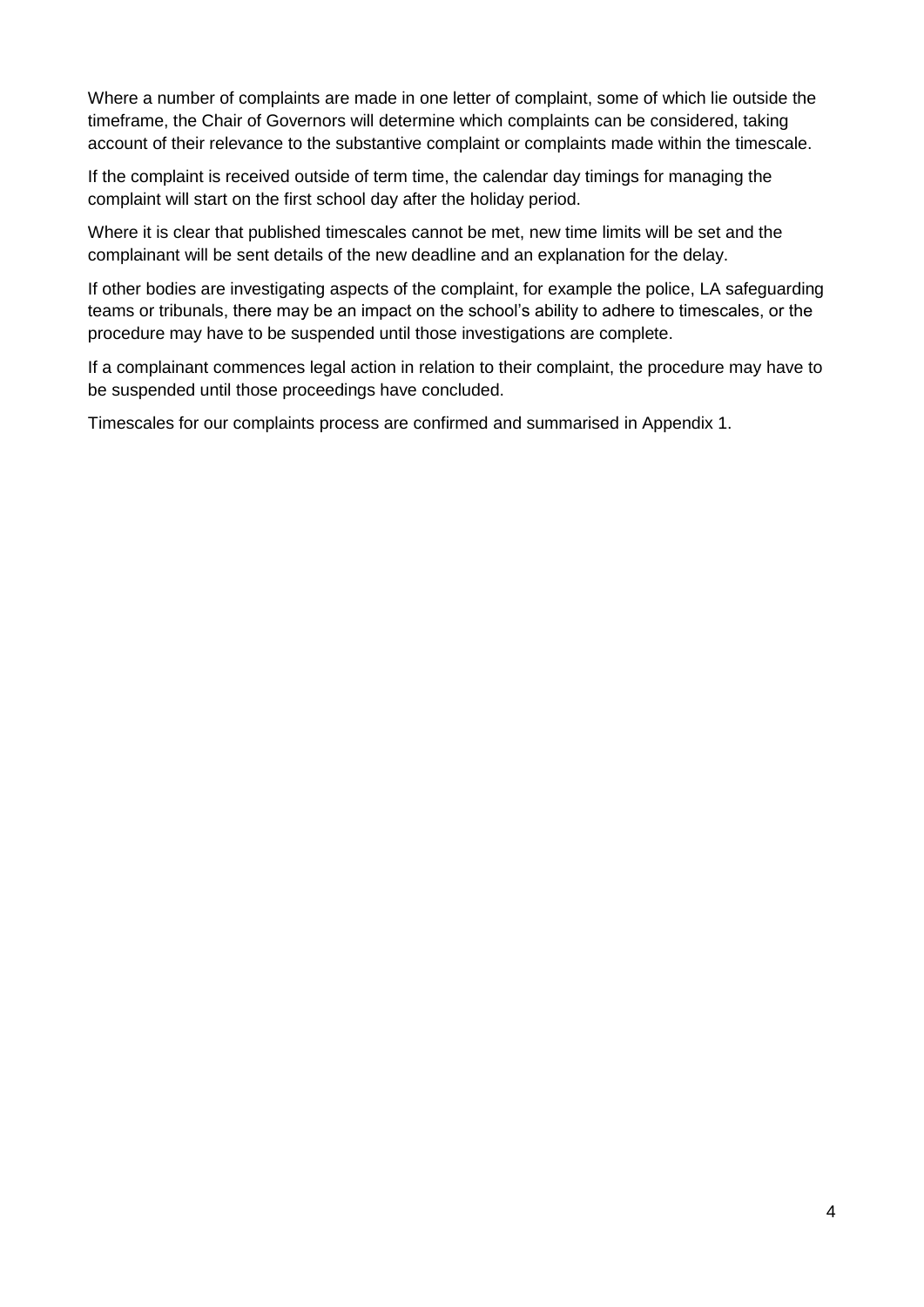### **Preliminary stage – dealing with concerns informally**

Before the formal processes are invoked every effort should be made to resolve matters informally. This is in line with Department for Education guidance. The Governing Body will ensure parents are made aware of how they can raise a concern through the governors' communication policy. An informal concern can be raised in person, in writing or by telephone. The school will aim to acknowledge an informal concern or complaint within 2 working days and resolve the informal concern or complaint within 10 working days

Some issues are likely to be best resolved through discussion with a class teacher/other member of staff below the level of a school leader. In some cases, though, a person may feel the need to escalate the matter to the school leader/ the nominated senior leader.

Initially school staff below the level of Headteacher will seek to resolve matters through the provision of information and clarification. Where it is clear that there is a significant level of challenge, staff will refer the matter to the Headteacher/the nominated senior leader as a cause for concern. The Headteacher/nominated senor leader will then seek to resolve the matter through discussion with those expressing concerns.

Whether attempts to resolve concerns at an informal stage are by telephone conversation or through meetings, school staff will take a note of any agreed action points and summarise these at the end of the conversation. The agreed action points will be circulated promptly to those involved in the discussion if that was agreed at the meeting.

#### **The formal Complaints Procedure will not normally be accessed unless the Headteacher/nominated senior leader has first been given the opportunity to discuss the matter with the complainant, either by telephone or, preferably, in person.**

Where the Headteacher/nominated senior leader is unable to resolve matters through discussion, the parent will be asked if they wish to make a formal complaint to the Headteacher. This complaint should be made in writing using the formal School Complaints Form at the end of this document and available on the school website or from the school office.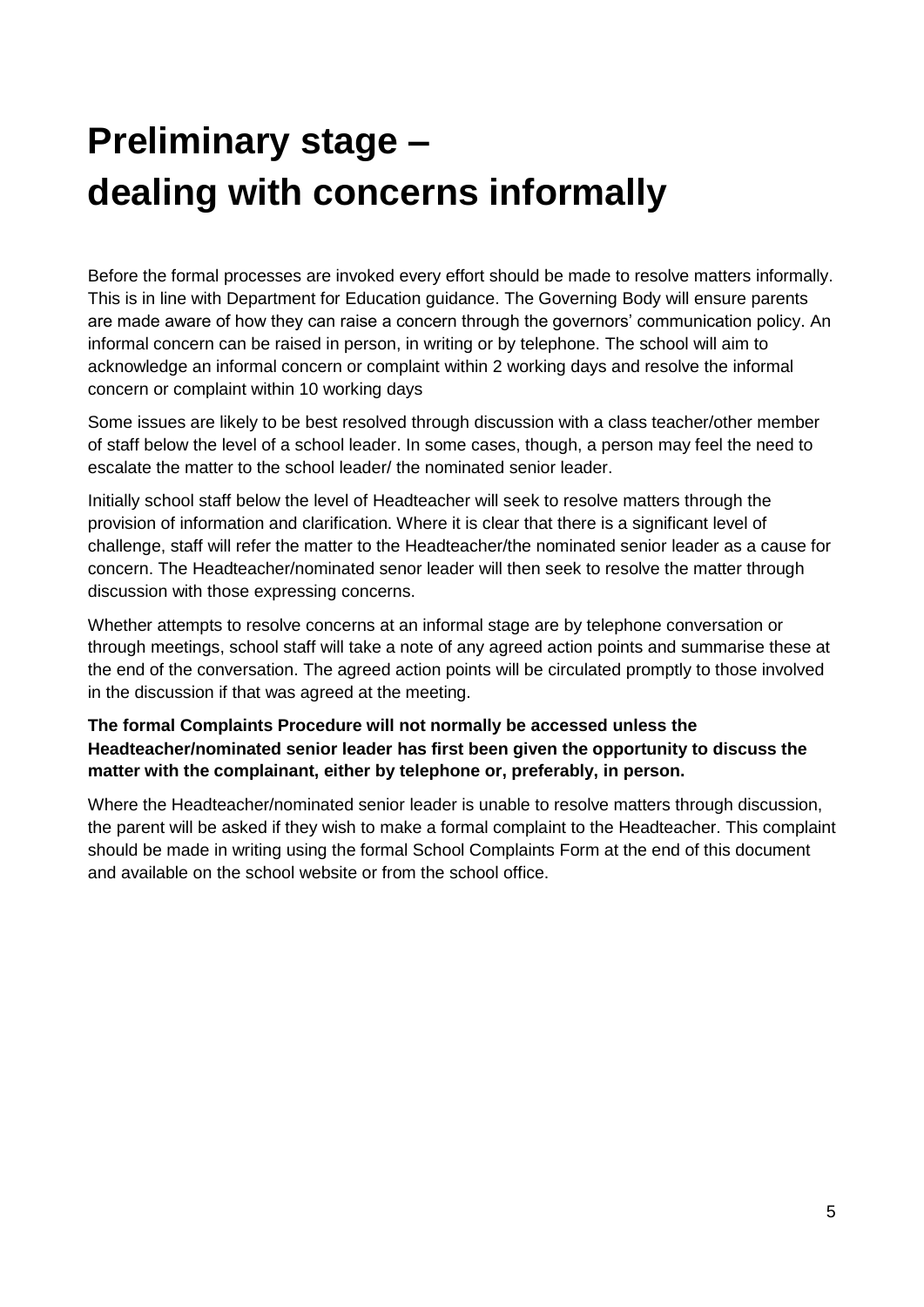## **Part 1 – Making a formal complaint to the Headteacher**

#### **The procedure**

1.1 The procedure for making a formal complaint requires a complainant to complete, and to submit, a Complaint Form and to do so within **90 calendar days** of the issue about which they are complaining. If the complaint is received outside of term time, the calendar day timings for managing the complaint will start on the first school day after the holiday period.

1.2 The Headteacher will record the date the complaint is received and acknowledge receipt of the complaint form in writing within **3 school days** and investigate the matter so that the complainant receives a formal written response within **10 school days**. On occasion, the complaint may be too complex to investigate within this timescale and, in these circumstances, the Headteacher will write to the complainant explaining why it is not possible to work within the timescales laid down and to advise when a response will be issued. The Headteacher may delegate the complaint to another member of the senior leadership team, but not the decision to be taken.

1.3 If the complaint is against the Headteacher, the complaint form should be sent directly to the Chair of Governors, c/o the school**.** The procedures set out in Part 2 of this document should then apply.

#### **Expected Outcomes**

1.4 The actions that the school may take to put matters right might involve one or more of the following:

- **a** review of policy or procedure
- changes to routines;
- **action to remedy a health and safety concern;**
- **Fig. 3** restorative work involving a pupil and a member of staff;
- **F** risk assessment to determine the likelihood of similar problems recurring
- an apology or an admission that the situation could have been handled differently or better;
- action towards a member of staff (on the occasions that this is of a disciplinary nature, no further information will be shared, as this is a matter of employment contract law for employees and a straightforward matter of privacy for volunteers);
- a decision that no action is necessary or justified with a full explanation.

1.5 The Governing Body will not normally award financial compensation unless required to do so by virtue of legislation.

#### **The Complaint Form**

1.6 A complainant who has first discussed the issue with the Headteacher may make a complaint and to do so they must use the complaint form. The complainant is asked to be brief and clear about the issue and to state what would, for them, provide a reasonable and acceptable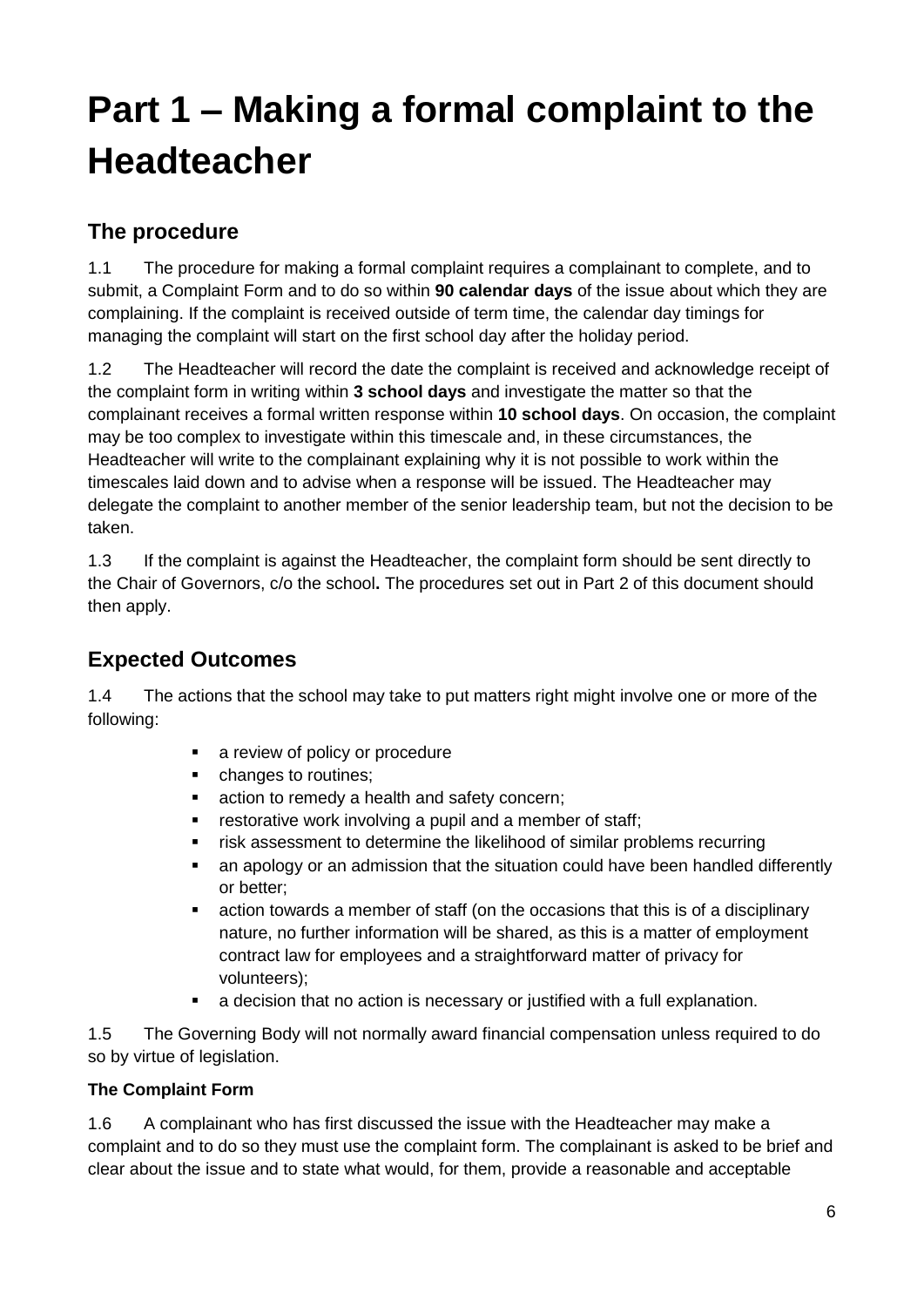resolution to the complaint. Unless there are exceptional circumstances, the complaint form should be submitted **within 90 calendar days** of the issue causing complaint.

#### **Arranging Help for the Complainant to Articulate Concerns and Understand Procedure**

1.7 The Governing Body is aware of its obligations under the Equality Act 2010 and understands that a complainant may have communication preferences due to disability, learning difficulties or difficulties using English. In such circumstances the complainant will be appropriately supported to make their complaint or alternative arrangements made and alternative methods of contact will be accepted.

If a complainant wishes to seek help in explaining the issue and/or with completing the Complaint Form, then support may be available from one of the following sources:

**From School Staff**. The Governing Body accepts that a member of the school staff may provide support unless the Headteacher agrees that there is good reason why they should not do so. This support does not extend to support with the basis of the complaint per se, rather it is restricted to advice on how best to present the information.

**From external sources**. A complainant may, if they wish, seek support from any person who is not a member of staff, including legal support or from statutory and charitable organisations. A complainant may nominate a person to issue, and to receive, correspondence on their behalf. The school will request consent from the complainant before disclosing information to a third party.

Whilst the school acknowledges that, on rare occasions, parents may wish to contact solicitors, the school will not accept a complaint from a legal representative. The school will not use legal representation within the complaint resolution process but nor will parents' legal representative be permitted to attend relevant meetings.

If the complainant contacts the Local Authority, then they will be directed to the school complaints procedure on the schools website. The Local Authority has no statutory powers of intervention in school complaints.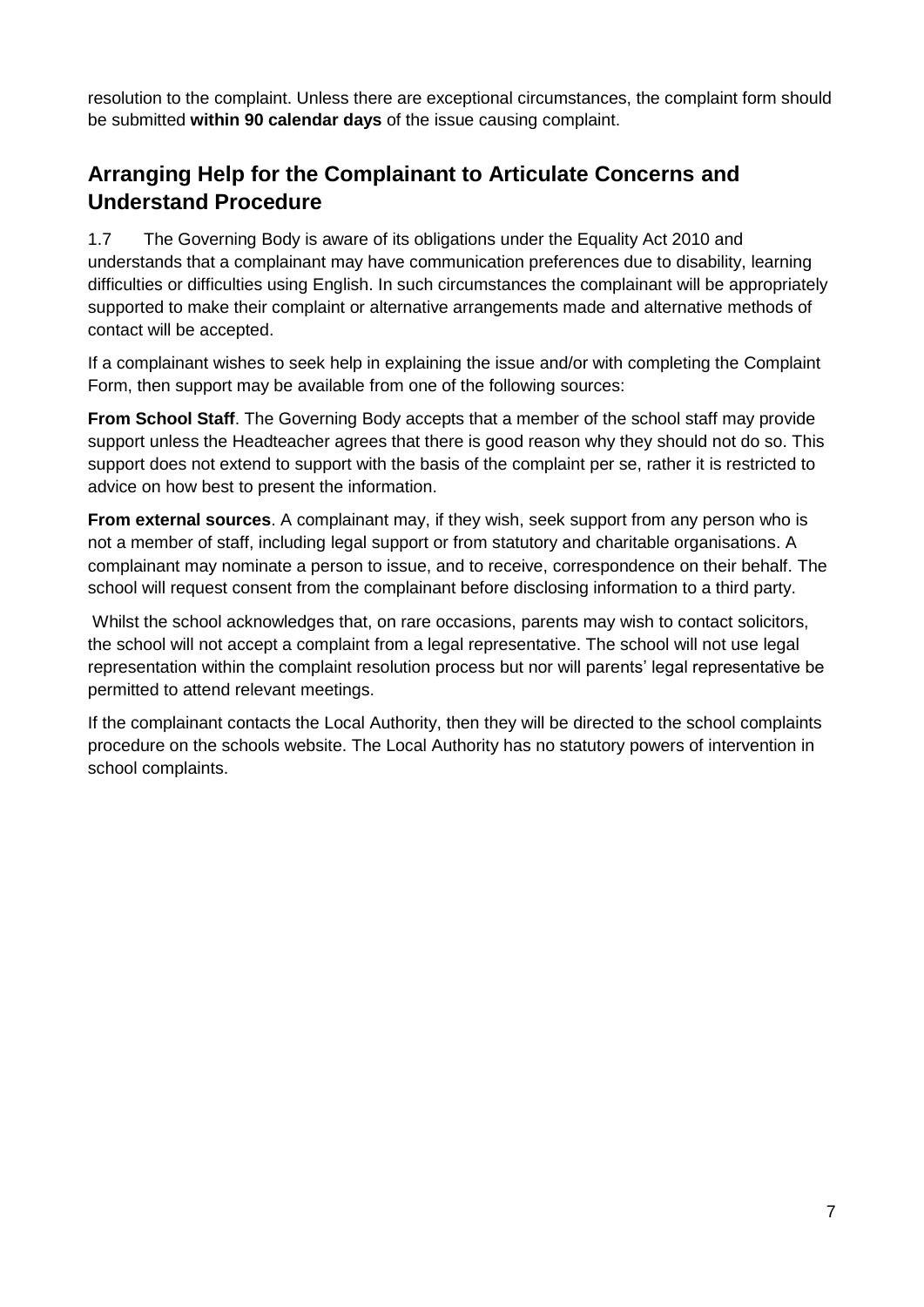## **Part 2 – Referring a formal complaint to the Chair of Governors**

2.1 Where the complainant considers that the Headteacher's formal written response does not resolve the complaint, the complainant may ask the Chair of Governors to reconsider the Headteacher's response. This request must be made within **10 school days** of receiving the Headteacher's response.

2.2 If the complaint is about the Headteacher then the complaint form will be submitted direct to the Chair of Governors. Unless the complaint is about the Headteacher, the Chair of Governors will not consider the complaint unless the Headteacher has had the opportunity to seek to resolve the matter first.

2.3 If the complaint is about the Chair of Governors, the entire Governing Body or an individual Governor, then the complaint form should be sent to the Clerk to the Governing Body (see section on making a complaint about Governors below).

#### **The procedure**

2.4 If emailing the complaint, the complainant should only use the official email address for the Chair of Governors, available from the school office and not use their personal email address. In the subject field of the email, the complainant should write, 'Formal Complaint'. If delivering or posting a letter, the complainant must address it to the Chair of Governors at the school address and should write 'Formal Complaint' on the envelope. This will ensure that the complaint is dealt with promptly and enable the school to comply with the timescales set out in the policy.

2.5 The complainant should not share the complaint with other governors. A detailed knowledge of the complaint will preclude governors from serving on a review panel if the complaint is not resolved by the Chair. Governors receiving a complaint in this way should immediately refer it back to the Chair without considering the content.

2.6 The Chair of Governors will acknowledge the complaint form in writing **within 3 school days of receiving it personally** and investigate the matter so that the complainant receives a response within **10 school days**. On rare occasions, the complaint may be too complex to investigate within this timescale and, in these circumstances, the Chair will write to the complainant explaining why it is not possible to work within the timescales laid down and to advise when a response will be issued.

2.7 As part of the investigation, the Chair will make early contact with the complainant and either propose a meeting or a substantial telephone call to consider the issues raised. If telephoning, the Chair should determine whether it is necessary to withhold any number that is not the school's telephone number.

2.8 The focus of that conversation should be to:

- Consider any gaps on the complaint form;
- Consider any aspects of the complaint where additional clarification is required;
- Consider the extent to which any evidence is available that has not been mentioned on the complaint form;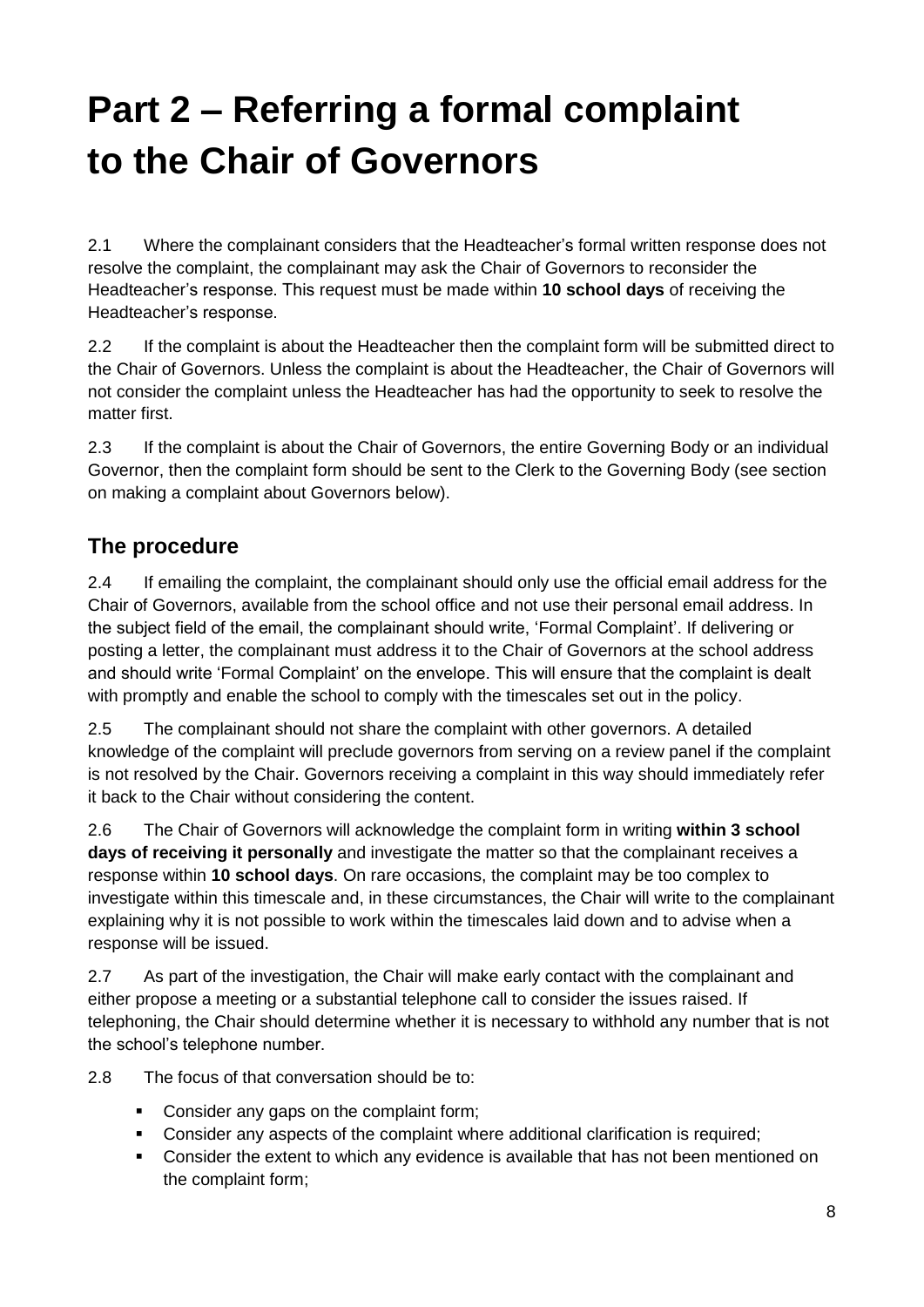- Establish the complainant's view as to witnesses who might need to be interviewed;
- Establish what would provide for the complainant an acceptable resolution to the complaint;
- Establish whether there is any pressing reason for the matter to be investigated more quickly than the published timescale allows for;
- Discuss with the complainant whether there is anything that might help resolve matters outside the complaints procedure, for example, alternative dispute resolution methods.

2.9 Complainants must make sure they do not covertly record any conversations about complaints and they should make sure they obtain informed consent from all parties present before recording conversations or meetings.

- 2.9 The key elements of the Chair's investigation are likely to include:
	- Achievement of a shared understanding with the complainant of the nature of the complaint and of what it is that remains unresolved;
	- **Establishing what has happened and who was involved:**
	- **Interviews and/or written statements from those adults and children whose information** and views, in the opinion of the Chair of Governors, need to be taken into account; although the final decision of whom to interview rests with the Chair, it is expected that the voice of affected children will be appropriately heard and be given sufficient weight;
	- **Sensitivity and thoroughness when conducting interviews:**
	- A detailed report that will provide a clear record that will be helpful for any subsequent review;
	- A clear analysis of the information and conclusions reached:
	- An authoritative outcome that is based on the evidence and does not merely state acceptance of evidence;
	- Recommendations to resolve the complaint.
	- The conclusions and the reasons for decision making should be communicated in writing to the complainant and any relevant person complained about.

#### **Expected Outcomes**

2.10 The Chair will report in writing on the extent to which s/he considers the complaint is fully, or in part:

- **Substantiated** i.e. where there is sufficient evidence to uphold the complaint;
- **Malicious** i.e. where it is proven that the complainant has no case and where, also, there is evidence that the complainant deliberately tried to deceive the school, made the complaint as part of a deliberate attempt to cause distress or otherwise acted with malice;
- **False** i.e. where there is sufficient evidence to prove that there was not legitimate basis to the complaint, or
- **Unsubstantiated** i.e. where there is insufficient evidence to reach a conclusion.

2.11 In terms of future actions there are two possible outcomes from a complaint. These are: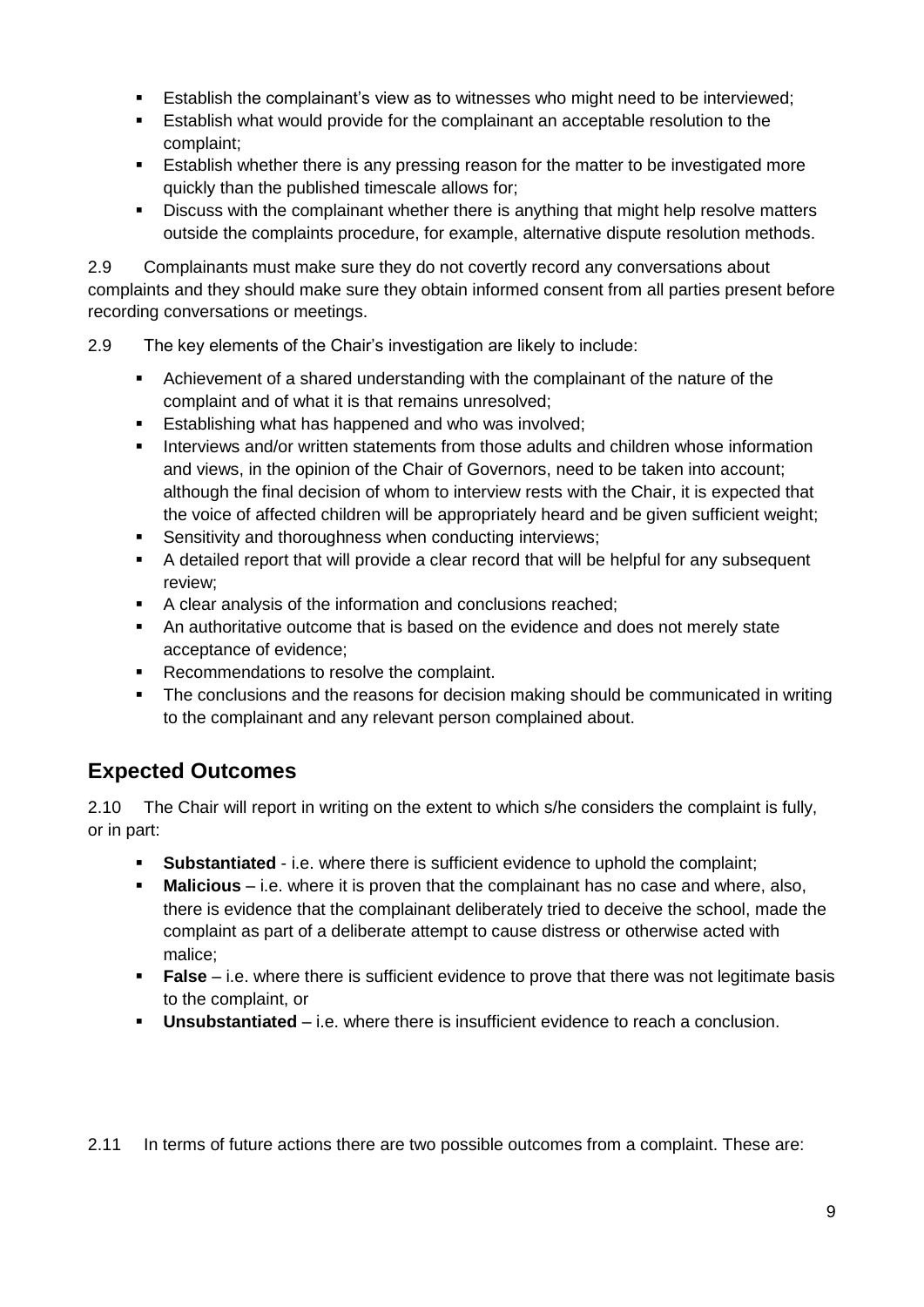- action taken by the school to put matters right. This might include one or more of the following:
	- a review of policy or procedure;
	- changes to routines;
	- **action to remedy a health and safety concern;**
	- **Fig. 3** restorative work involving a pupil and a member of staff;
	- **Fight** risk assessment to determine the likelihood of similar problems recurring;
	- an apology;
	- action towards a member of staff (on the rare occasions that this is of a disciplinary nature, no further information can be shared as this is a matter of employment contract law for employees and a straightforward matter of privacy for volunteers).
	- a decision with a full explanation, that no action is necessary or justified.

2.12 The Governing Body will not normally award financial compensation unless required to do so by virtue of legislation.

#### **Role of the Clerk to the Governors**

2.13 The Chair of Governors will appoint the Clerk to the Governing Body to:

- act in a 'progress chasing' role to track the complaint and to ensure that timescales set out within the policy are being adhered to wherever possible;
- ensure that the complainant is kept up-to-date, including where timescales have not been met and the reasons why;
- receive any concerns that the complainant might have and advise the Governing Body about the operation of the process;
- inform the Governing Body of any shortcomings in the delivery of its complaints procedure, both during the process and subsequently;
- arrange for the outcome of the investigation to be communicated to all parties (the complainant and where relevant the person complained about) **so they receive it at the same time**. This will be in the form of an email or letter from the Chair of Governors.
- Ensure that a written record of the complaint along with details or whether they were resolved following the formal procedure or progressed to a panel hearing;
- The Clerk will ensure that correspondence statements and records relating to individual complaints are stored confidentially.
- Complaint documentation does not form part of the child's educational record.

2.14 The letter from the Chair of Governors represents the conclusion of the Chair's consideration of the complaint. Neither the Chair nor any member of staff should respond to the complainant after this point. The Clerk should thereafter handle all correspondence. The complainant will be advised in the outcome letter that the matter is closed except for the possibility of a review by a governors' panel (see Part 3).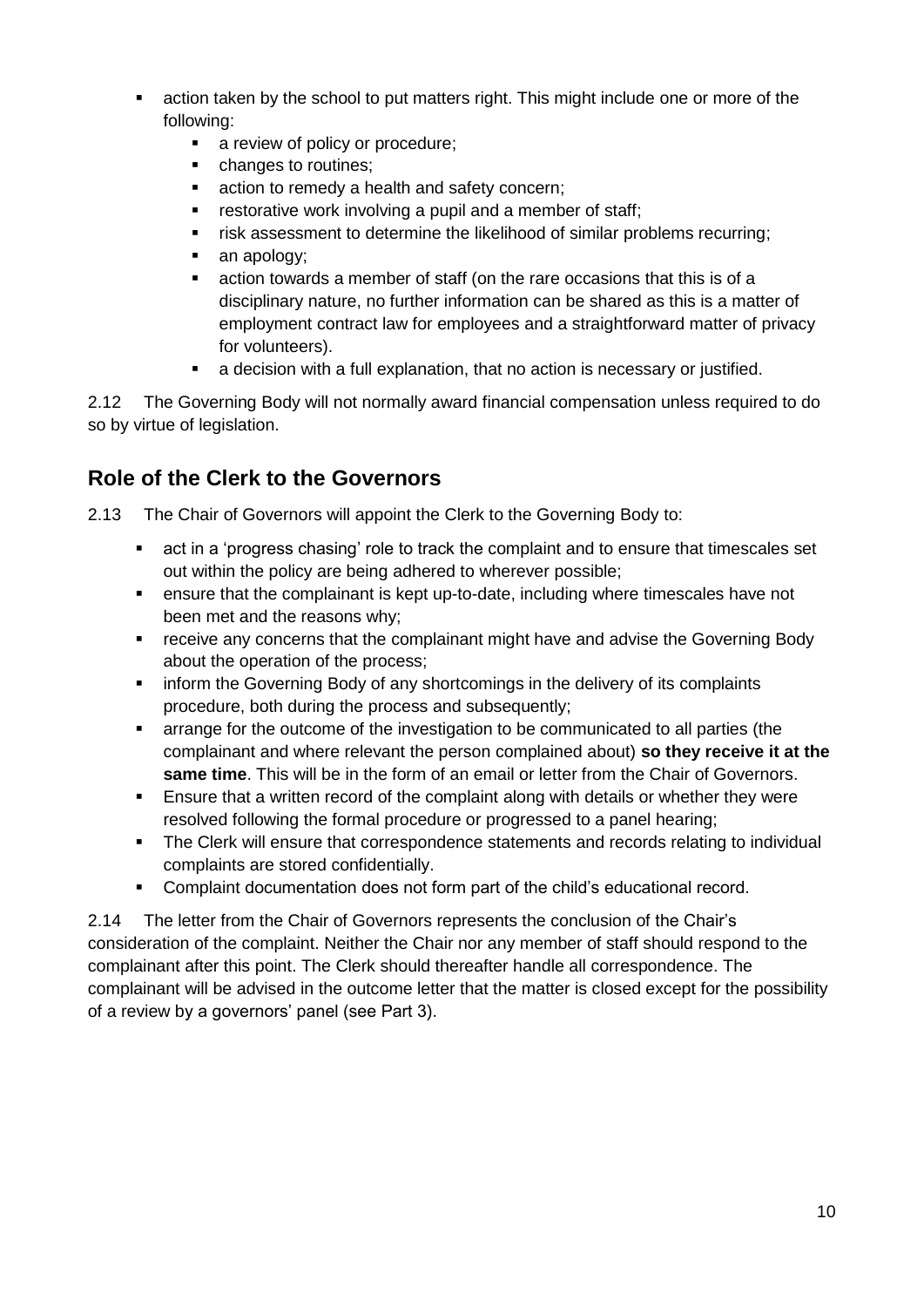#### **Complaint about governors**

2.15 If the complaint is against the chair of governors or an individual governor, the complaint should be addressed to the Clerk to the Governing Body (**clerk@stalbans.cambs.sch.uk**) who will arrange for the complaint to be heard by the Vice Chair or another member of the governing body and then a committee of members of the governing body if it progresses to the next stage.

2.16 If the complaint is against the entire Governing Body or complaints involving both the Chair and Vice Chair, it should be sent to the Clerk, who will determine the most appropriate course of action. This will depend on the nature of the complaint. This may involve sourcing an independent investigator to complete the investigation and co-opted governors from other schools to hear any complaint that may progress to the next stage.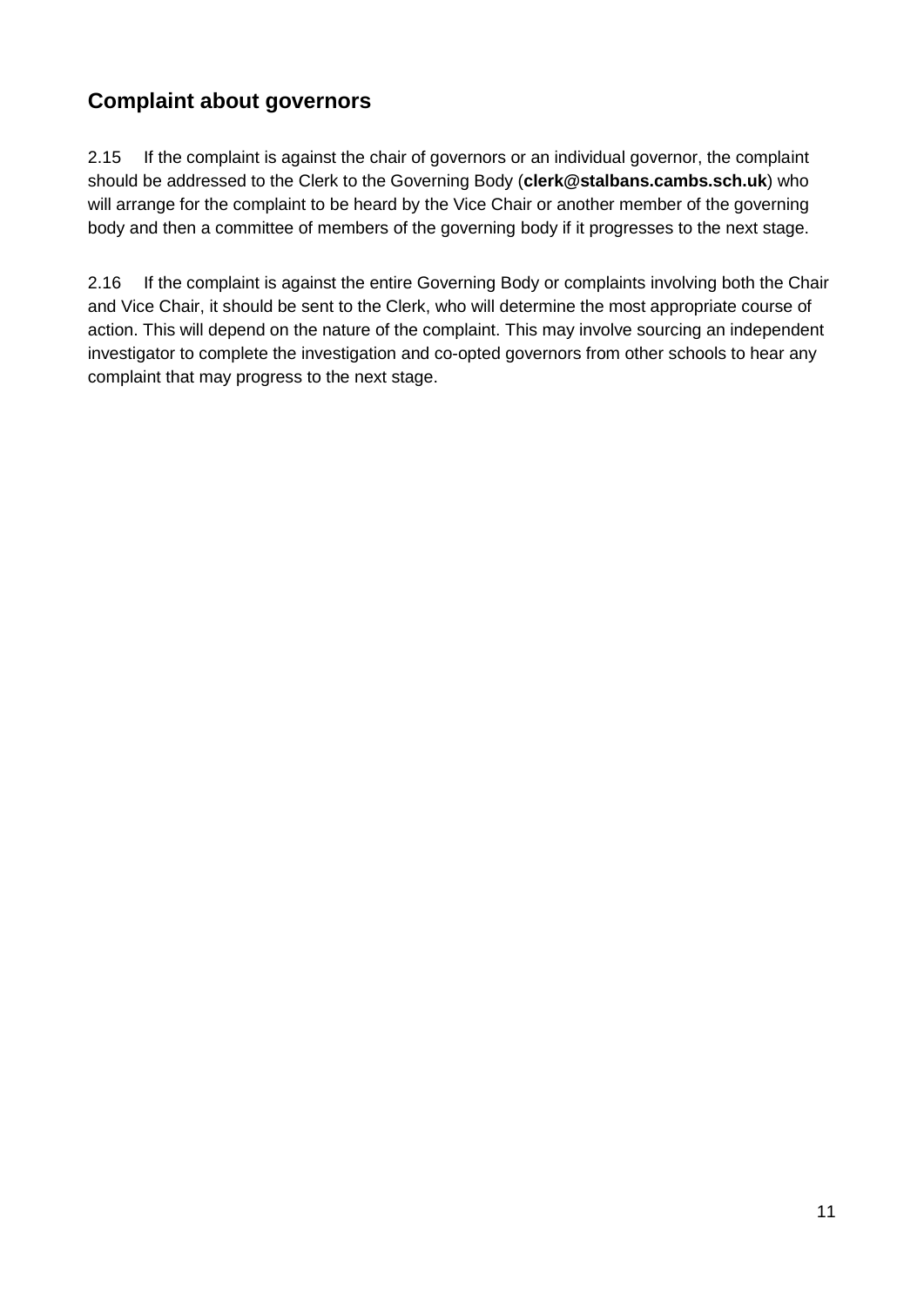## **Part 3 – Referring a formal complaint to a Governors' Panel**

#### **The procedure**

3.1 Where the complainant considers that the Chair of Governors' written response does not resolve the complaint, the complainant may ask the Clerk to convene a Panel of Governors who have had no prior involvement with the complaint (or the issues which led to the complaint) to review the Chair's response. The complainant must complete, and submit to the Clerk, a Review Request Form from the school office. S/he should do this within **10 school days** of the date of issue of the letter giving the decision on the complaint. This form is structured in a way that helps ensure that the reasons for requesting a review can be readily understood, and that contact information is recorded and available to those who might need it.

3.2 If emailing, the complainant should take care to ensure that s/he has the official email address for the Clerk and that she/he uses **clerk@stalbans.cambs.sch.uk** In the subject field of the email, the complainant should write, 'Complaint Review Request'. If delivering or posting a letter, the complainant must address it to the Clerk at the school address and write 'Complaint Review Request' on the envelope'. The Clerk should record the date the request for review is received and acknowledge the request for review within 3 school days.

3.3 If the complainant requires assistance in articulating the need for a review then support may be provided by those identified as able to offer help in part 2 of the guidance (page 8 above). Again, it is not for those supporting the complainant to comment on the merits or otherwise of review, but rather to help the complainant articulate their position to the Governors' Panel through the Review Request Form.

3.4 The governors' panel will only consider requests for review outside the 10 school working days timeframe in exceptional circumstances. These might include:

- the reasons for a review not being known to the complainant within 10 school working days;
- the complainant needing to delay making their request for review because they needed the time to collect evidence that could not have been gathered during the first 10 school working days;
- the complainant not having been able to request a review within 10 school working days because of being abroad or being incapacitated.

3.5 The review will be based on the information supplied in the Review Request Form. And will usually consider the following:

- the complainant's view that not all aspects of the complaint have been addressed;
- the complainant's view that not all available evidence has been considered;
- the complainant's view that not all relevant witnesses have been interviewed;
- the complainant's view that the decision has not been adequately justified in the Chair's decision letter;
- the complainant's view that the decision has not been adequately explained.

The review will not review any new complaints at this stage. New complaints must be dealt with from stage 1 of the procedure.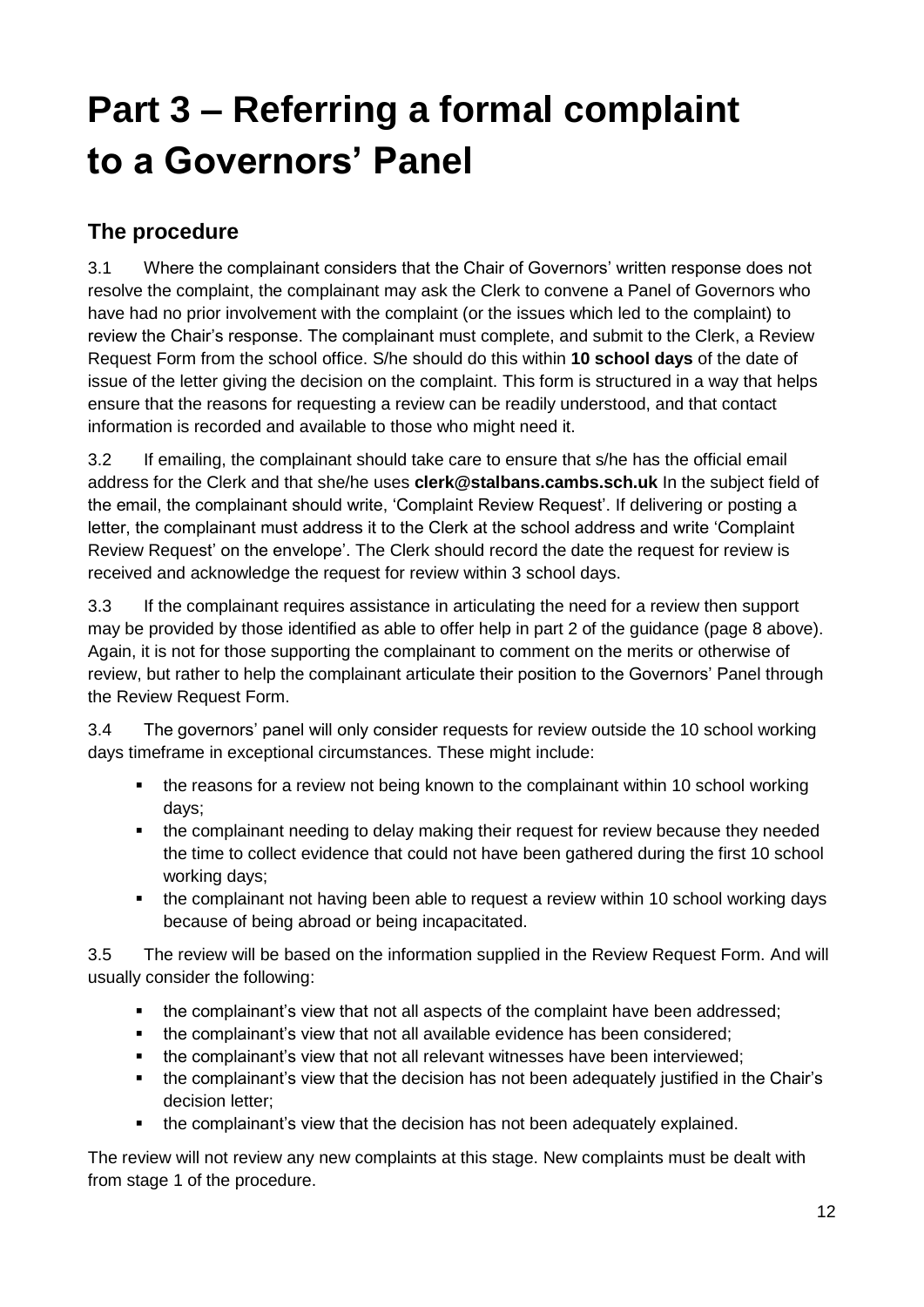3.6 The review process cannot be used to consider cases where the complaint was not dealt with in accordance with published time-scales. That would require a fresh complaint to be made.

3.7 **The Governing Body has decided that any review should be conducted in writing only because (adopt either paragraph 3.7 Or 3.7 alternative paragraph and adapt the policy accordingly)**

- face-to-face hearings can be emotive and stressful for complainants and staff;
- if there is a hearing, there would need to be an opportunity for cross-examination and, to be successful, this might require a level of chairing skills for which few governing bodies are trained;
- while being potentially stressful, there is nothing inherent in a face-to-face hearing that can add value to consideration of the complaint;
- there should be no new evidence in support of the complaint that cannot be aired in writing;
- the only points for consideration will be the complainant's concern about how the complaint had been handled and all such points can be written down and considered without the need for a hearing.

#### **Composition of Review Panel**

3.8 The Clerk will convene a Review Panel comprising 3 or 5 members who have had no prior involvement with the complaint or the causes of the complaint. Members of the Review Panel will elect a chair from among themselves and they will use a simple majority vote to do so. If there are fewer than 3 school Governors available the clerk will source any suitably skilled and independent Governors from another school's Governing Body.

3.9 An LA adviser may be invited to the meeting, at the discretion of the governors, to give procedural advice only.

#### **Convening the Review Meeting**

3.10 The Clerk will liaise with all the Review Panel members to propose, and to agree, a date, time and venue for the review. This is most likely to be at the school but the Clerk should ensure that the meeting will be in an appropriate environment i.e.

- there will be a sufficient number of tables and chairs and that these will be suitable for use by adults;
- the meeting will not be disturbed;
- the confidentiality of proceedings can be protected.

3.11 The Governing Body is mindful of the challenges that volunteer governors can encounter in finding time to prepare for a review and in finding a date and time when all members are available. The Governing Body has decided that it is more preferable to allow sufficient time for the process than it is to set a deadline that may be all too easy to miss. The Governing Body therefore has decided that a Review Panel should meet within, what the Governing Body considers to be, **the reasonable time frame of 20 school working days**, starting from the day when the request for a review was received, or the next school day if that was not a school day. If there are exceptional reasons why there is slippage to the timescales laid down, the clerk will explain the reasons for this to the complainant in writing.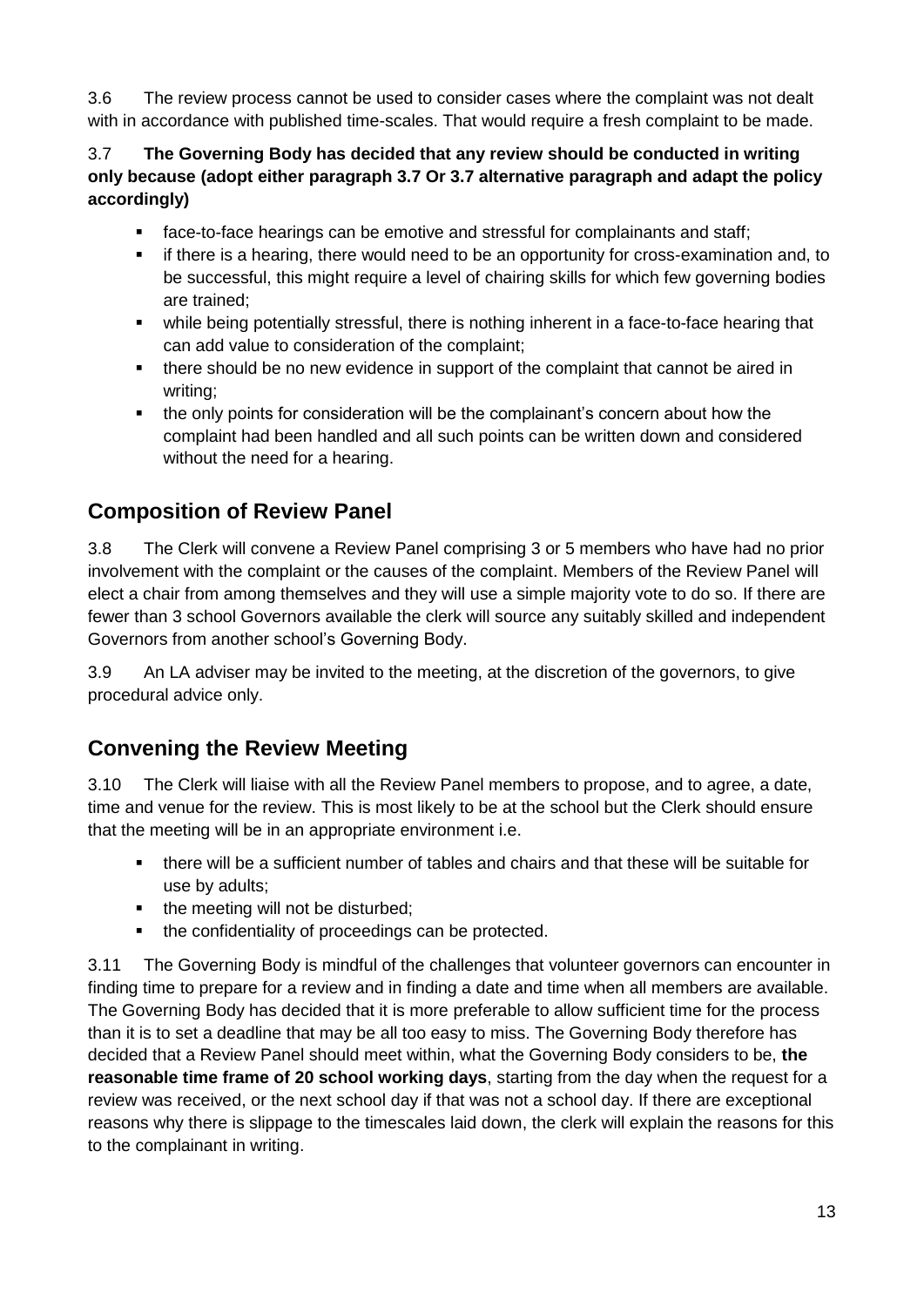#### **Further Written Representations to the Review Panel**

3.12 Prior to the meeting of the Written Review Panel, the Clerk will seek any further written representations from the complainant concerning the reasons why the matter should be reviewed. The complainant will have 5 school working days to provide this information. The Clerk will supply this information to the Chair of Governors who will have 5 school days to submit any comments to the Panel. The Panel should have 5 clear school working days to consider all the information in advance of the meeting. The information to be sent by the Clerk to the Review Panel should comprise the following:

- The original completed complaints form:
- The response to the complaint from the Headteacher and/or the Chair of Governors;
- The completed Review Request Form;
- Any additional written representations from the Chair of Governors or the complainant

#### **The Review Panel meeting**

3.13 The Review Panel meeting will normally be clerked by the Clerk to the Governing Body. Where this is not possible the Chair of Governors will ensure that an alternative suitable person is responsible for the clerking function. The meeting will be held in private.

3.14 At the start of the meeting the Panel will elect a chair who will be responsible for the conduct of the meeting and for liaising with the Clerk subsequently to ensure that all parties receive timely notification of the outcome within 5 school working days of the date of the review meeting.

3.15 The panel will consider objectively the complaint, the Headteacher's and/or Chair's response, the reasons set out in the Review Request Form, and any further written representations from the Chair or complainant. It will then decide whether the response to the complainant has been fair and reasonable in the circumstances. The Review Panel must take care to ensure that it does not favour one side or the other for any reasons other than those arrived at through an objective assessment of all the evidence.

#### **Conclusions and Recommendations**

3.16 The Review Panel must come to a conclusion as to whether the request for a review was justified in identifying alleged shortcomings in the investigation of the complaint by the Chair of Governors. The committee can uphold the complaint in whole or in part, or dismiss the complaint in whole or in part. Because the review is not an appeal, the Review Panel cannot reverse the earlier decision of the Chair of Governors. But it can make any recommendations that it sees fit that can be taken to resolve the complaint. Such recommendations might include:

- an apology;
- a re-consideration of an earlier decision;
- **EXECT** informing improvements within the school;
- **EXECT** improving the effectiveness of the complaints procedure;
- a review of a policy or a procedure or a recommendation to change the school's systems or policies or procedures, or
- a fully explained decision that no further action is necessary or justified.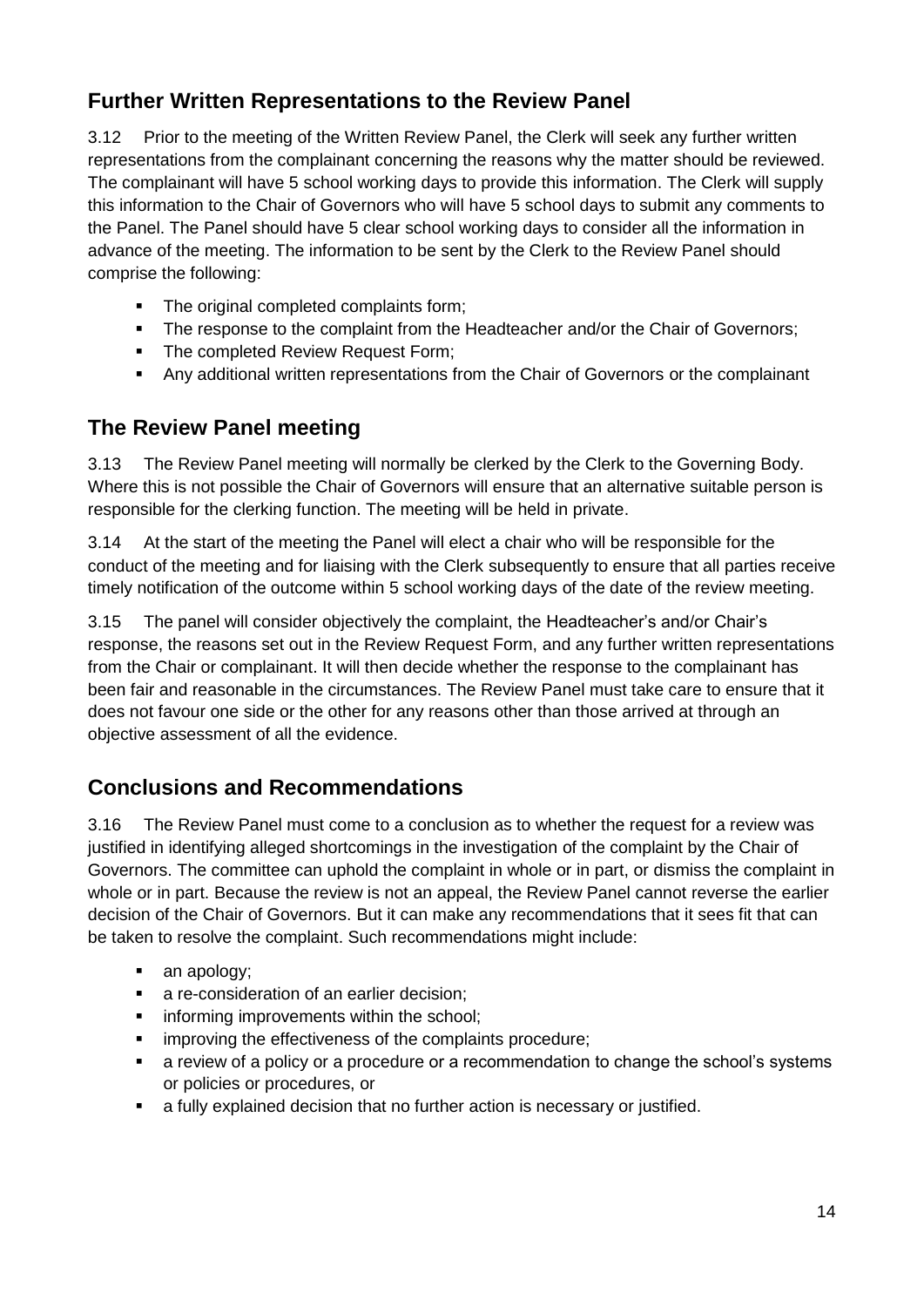#### **Communicating the Outcome**

3.17 The matter should remain confidential. The Clerk will promptly communicate the outcome, and set out the reasons for it, in a letter to the complainant, the outline of which will have been formulated by the Review Panel in the meeting. The final version will be agreed and signed by the Chair of the Panel. **It is essential that the review decision letter is sent to the complainant and where relevant the person complained about and the Chair at the same time**. This will be in the form of an email or letter. Whilst the letter should avoid unnecessary detail, there should be sufficient information to demonstrate that the review was considered in full, provide an explanation of the decisions taken and include details or any actions or recommendations that will be taken to resolve the complaint.

3.18 A written record will be kept of the complaint. Correspondence, statements and records relating to the complaint will be filed confidentially. The actions taken as a result of the complaint will be recorded (regardless of whether they are upheld).

3.19 The issue of the review decision letter concludes the school complaints process and the school will not enter into any further correspondence with the complainant.

#### **The information in paragraph 3.20 about redress beyond the school must be included in the panel response letter.**

3.20 Beyond the school complaints process, any person may complain to the Secretary of State for Education that the governing body of a maintained school has acted either unlawfully or unreasonably. They may do this by writing to the address shown below.

**School Complaints Unit Department for Education Piccadilly Gate Store Street MANCHESTER M1 2WD**

#### **Telephone 037000002288**

3.21 The Department for Education is unlikely to re-investigate the substance of the complaint or overturn any decisions made. Their interest is likely to be restricted to whether due process has been followed correctly and that education legislation and statutory policies connected with the complaint have been adhered to and that the school has not acted unlawfully or unreasonably.

More information is available at [www.education.gov.uk/contactus](http://www.education.gov.uk/contactus)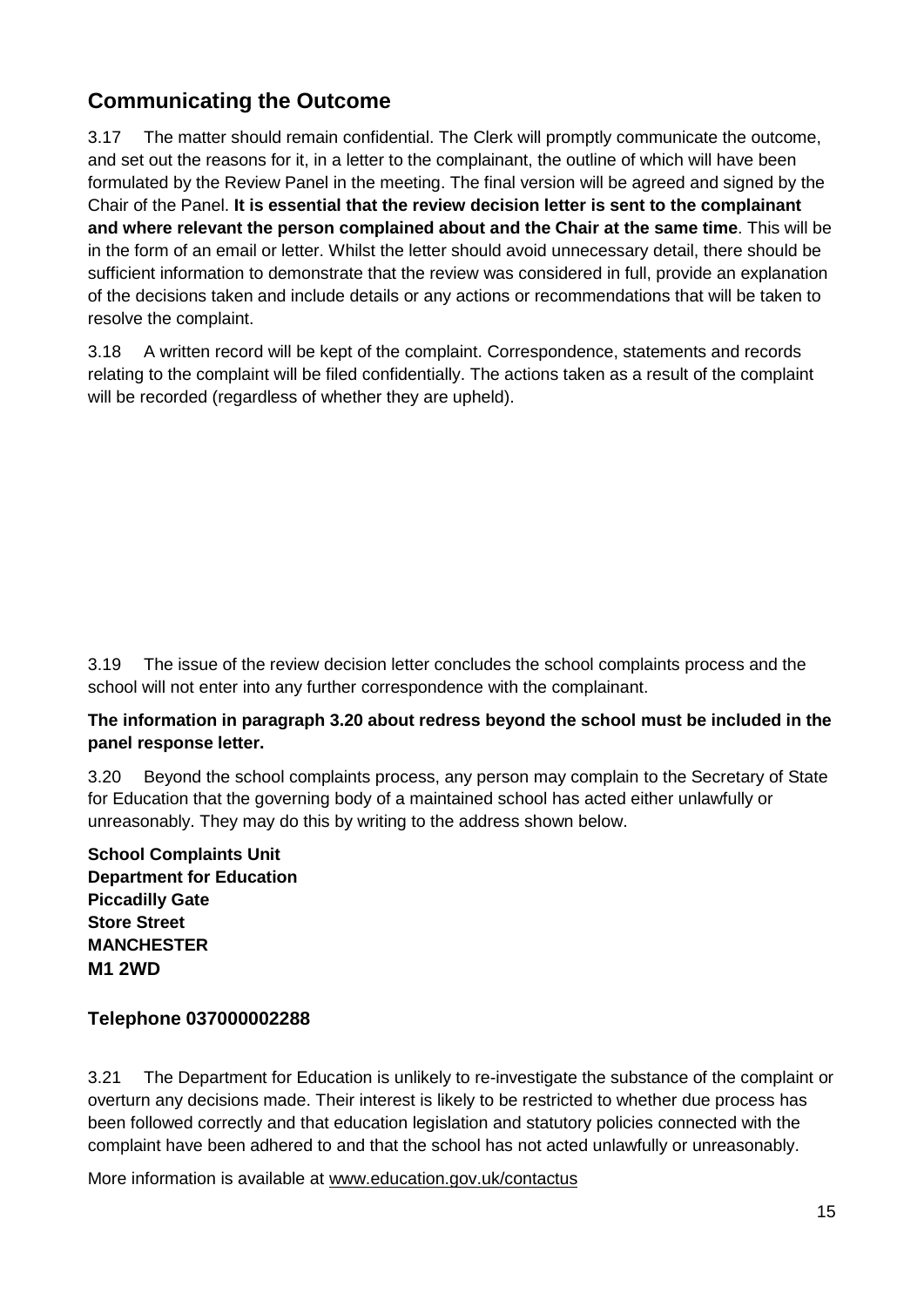Anyone can raise a complaint about a maintained school or a member of staff to the DFE, but the DFE advises complainants that local procedures should be concluded before submitting their complaint to them.

The exceptions to this include when:

- children are at risk of harm:
- children are missing education:
- a complainant is being prevented from having their complaint progress through the published complaints procedure;
- the DFE has evidence that the school is proposing to act or is acting unlawfully or unreasonably.

### **APPENDIX 1 Complaint procedure (summary) INFORMAL STAGE (up to 10 school working days in total)**

School staff seek to resolve the complaint informally through discussion with the complainant. A complaint will not normally be considered unless the complainant has first raised the matter informally with the relevant school leader.

The complainant should submit a formal complaint within **90 calendar days** of the cause for complaint. If the complaint is received outside of term time, the calendar day timings for managing the complaint will start on the first school day after the holiday period.

#### **FORMAL PROCEDURE – Stage 1\* (up to 10 school working days in total)**

Written complaint to the Headteacher

- Received by Headteacher:
- Acknowledgement  $-3$  school days;
- **Investigation (including any discussion with the complainant);**
- Formal written response (from the Headteacher 10 school days from receipt).

\*If the complaint is about the Headteacher then the complaint will be directed to the Chair of Governors and considered as a Stage 2 complaint.

#### **FORMAL PROCEDURE – Stage 2 (up to 10 school working days in total)**

Complaint to the Chair of Governors requesting review of the

Headteacher's decision or a complaint about the Headteacher

- Received by Chair of Governors (within 10 school days of the Headteacher's response);
- Acknowledgement  $-3$  school days;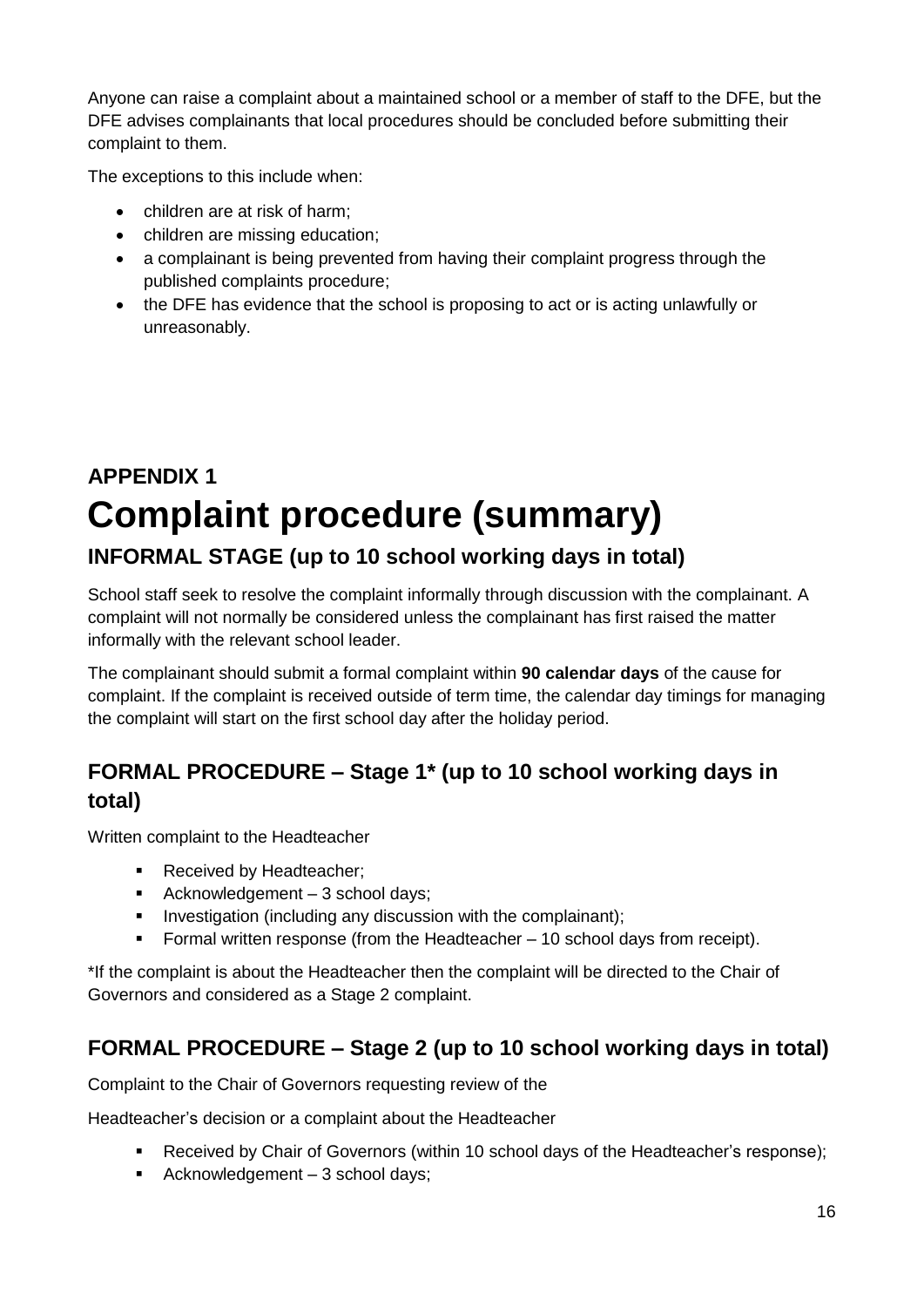- **Investigation (including any discussion with the complainant);**
- Formal written response (from the Chair of Governors or Clerk) 10 school days from receipt.

#### **FORMAL PROCEDURE – Stage 3 (up to 20 school days total)**

Request for review of Chair's Decision – Governors' Complaint Panel

- Received by Clerk to the Governors (within 10 school days of the Chair of Governor's response);
- Acknowledgement  $-3$  school days;
- **Neeting:**
- Formal written response (from the Clerk) 20 school days from receipt of request.

The conclusion of Stage 3 brings to an end the governors' role in considering the complaint. Complainants who remain dissatisfied may wish to contact the Department for Education.

#### **APPENDIX 2**

### **Frequently Asked Questions**

**What if a formal complaint is made about a governor or the chair?** The complaint should be passed through to the clerk who will arrange for an investigation. There is opportunity for the complainant to refer the matter to a Review Panel where the complainant is dissatisfied with the investigation response.

**What if the complainant seeks support from a governor or governors?** Governors must not involve themselves in matters that are likely to lead to formal complaint. Where a complainant raises their complaint with a governor who is not the Chair (or the Vice-Chair if the complaint is about the Chair), that governor must decline to discuss it and direct the complainant to the Chair, Vice Chair or the Clerk. A governor receiving written material about a complaint must forward it to the Chair, Vice-Chair or Clerk without comment.

**What if the complainant wants to make a complaint on behalf of other people's children?** The Governing Body will not accept complaints about other people's children since to do so may well compromise the position of the parents/carers of those children who may have a different view of the matter complained of.

**What if the complainant makes reference to the complaint on social media?** The Chair of Governors should contact the complainant to advise him/her that the complaint is a confidential matter and neither those investigating the issues, nor those who may be investigated would use social media in this way. Comments published on social media may be prejudicial to the fair investigation of the issues under consideration, and the Governing Body may decline to progress a complaint while unhelpful comments remain on social media.

**What if the complainant contacts the Press while the complaint is being investigated?** Similarly, the Chair of Governors should contact the complainant to remind him/her of the confidential nature of the process and the potential prejudice to fair investigation that can result from media involvement.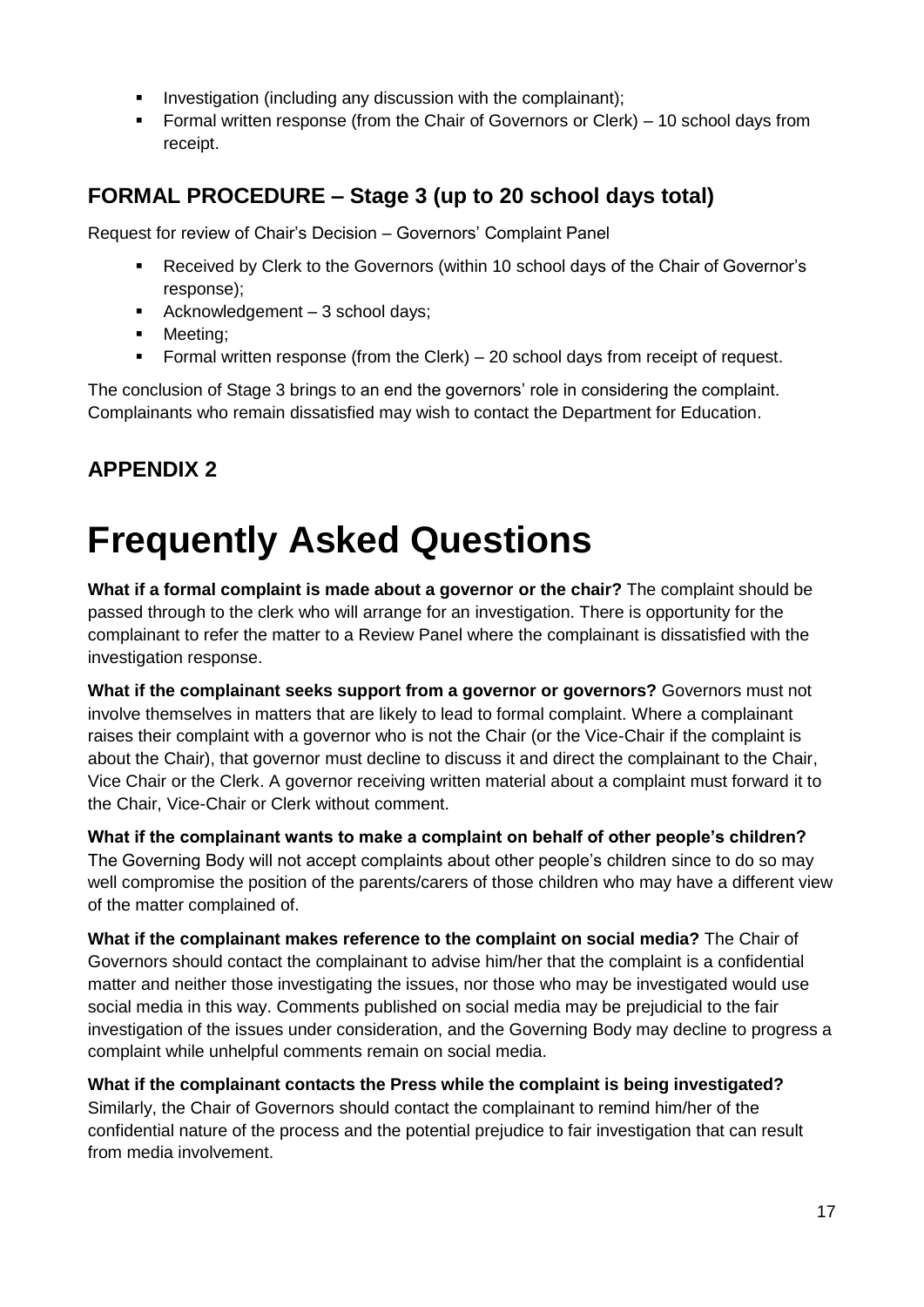**What if the complainant contacts their MP?** The school will not conclude the complaints procedure just because a complainant contacts their MP. MPs are normally conversant with school complaint policies and will usually point the complainant in that direction. Where the MP contacts the school they will be advised of the relevant process and, if the complainant wishes, of the outcome of the complaint at the end of the process.

**What if the parent or school asks for the support of the Local Authority?** The Local Authority has no formal or statutory role in responding to complaints which must be directed to the school. The Local Authority may be involved in a complaint only in the following ways:

- **In providing impartial procedural advice to Headteachers, Governors and complainants,** as necessary, including attendance at Review Panel Meetings when requested by the school;
- Assisting in a mediation role where **both** parties agree that this offers a possible way forward as an alternative to more formal procedures;
- In investigating a complaint on behalf of the Governing Body where there is a need for an independent investigator, either in response to a governor view that it is necessary in a particular case to demonstrate the impartiality of the process, or because the subject matter is sufficiently complex or technical to require a higher level of experience or expertise. The governing body will consider requesting an independent review if the complainant provides sufficient evidence that there would be bias in the proceedings if the review was carried out by a governor.

**What if the complainant refers the complaint to Ofsted?** Ofsted does not investigate individual complaints, though will record the complaint for information for the lead inspector when the school is next inspected. If there is a safeguarding component to the complaint then Ofsted will usually refer the matter to the Local Authority where it will be reviewed by a Leadership Adviser and/or the Local Authority Designated Officer (LADO), as appropriate.

**How should records be kept through the complaints process?** There are a number of aspects to this:

- The complainant may wish to take an **audio recording** of meetings. It should be made clear to complainants that audio recordings are not permitted without the prior consent of everyone who is present. Audio recordings change the character of a meeting and usually increase tension between the parties. Participants in meetings should be aware that modern technology facilitates concealed recording.
- The clerk should **record any action points**, and **decisions**, and **the reasons for them,** should be recorded in a brief and self-explanatory way. These records should be accessible to the complainant if requested. There is no reason why the complainant should not make notes during the meeting if s/he wishes.
- Correspondence, statements and records relating to individual complaints will be kept confidential. No one should share a complaint beyond those who have a role in handling it. In particular, any disciplinary action that might follow the investigation of a complaint is a matter of employment law for employees and of conduct for governors and volunteers. Subsequent action will not be revealed to the complainant. Individuals have certain rights under the Data Protection Act to see their personal data, including records about them.
- A written record will be kept of all complaints made about the school, along with details of whether they resolved following a formal procedure, or progression to a panel hearing.
- The school will record the actions it takes as a result of complaints (regardless of whether they are upheld.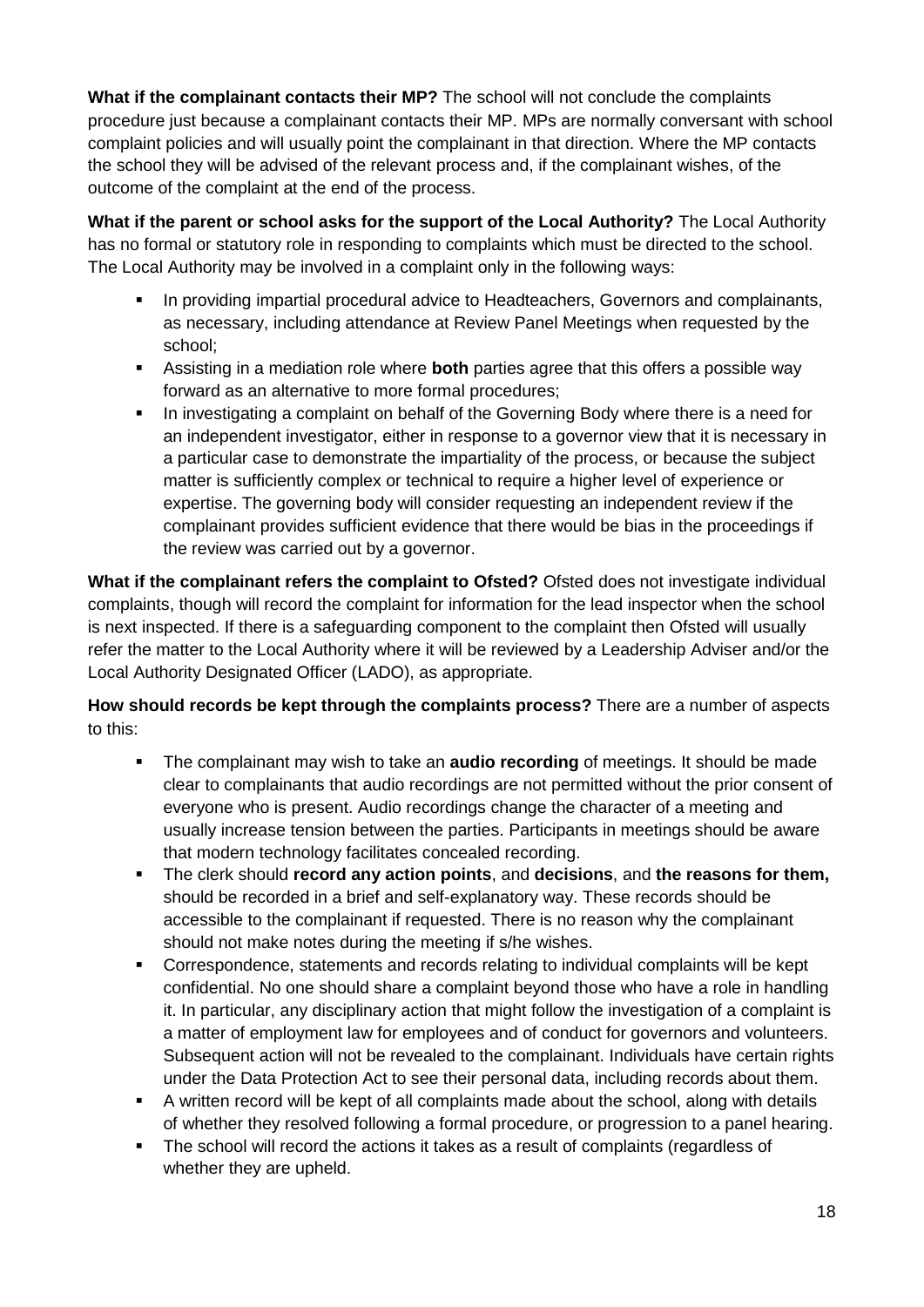**What if the Chair of Governors considers the complaint to be vexatious?** These would be cases where the complainant persists unreasonably with complaints, or who deliberately seeks to make life difficult for school leaders/governors, rather than genuinely trying to resolve the complaint. The school should refer to the **Managing Serial and Unreasonable Complaints Policy**. This is a difficult area, particularly where harassment might be disguised as complaint, and it is recommended that the Chair discuss this with the LA's Leadership Adviser before taking an action.

**What if the school receives duplicate complaints?** If a duplicate complaint is received at the end of the complaints procedure from a spouse, a partner, a child or a grandparent for example and the complaint is on the same subject, the new complainant will be informed that the complaint and the local school process is concluded. If any new aspects are introduced, these will be investigated.

**What if the school perceives there is a complaint campaigns?** If the school becomes the focus of a complaint campaign and receives large volumes of complaints based on the same subject or from complainants unconnected with the school, the school will either send a template response to all complainants or publish a single response on the school website that is signposted in writing to all complainants involved.

#### **Serial and unreasonable complaints**

The school is committed to dealing with all complaints and requests for information fairly and impartially, and to providing a high quality service to those who complain. We will not normally limit the contact complainants have with our school. However, we do not expect our staff to tolerate unacceptable behaviour and will take action to protect staff from that behaviour, including that which is abusive, offensive and threatening.

If, despite all stages of the complaint procedure having been followed, the complainant remains dissatisfied and attempts to reopen the same issue, they will be informed that the procedure has been completed and that the matter is now closed. Correspondence about a complaint will not be viewed as 'serial' or 'persistent' until the complaint process has concluded, unless our published serial complaint criteria applies.

The school has adopted the model DFE policy for Managing Serial and Unreasonable Complaints. This is published on our website and is available on request from the school office.

The school will never take the decision to stop responding lightly and will only do so in the following circumstances:

- Every reasonable step has been taken to address the complaint;
- The complainant has been given a clear statement of the school's position and aims;
- The complainant contacts us repeatedly, making substantially the same points each time;
- The complainant's emails, letters or telephone calls are often or always abusive or aggressive;
- They make insulting personal comments about or threats towards staff;
- The school has reason to believe the individual is contacting the school with the intention of causing disruption or inconvenience.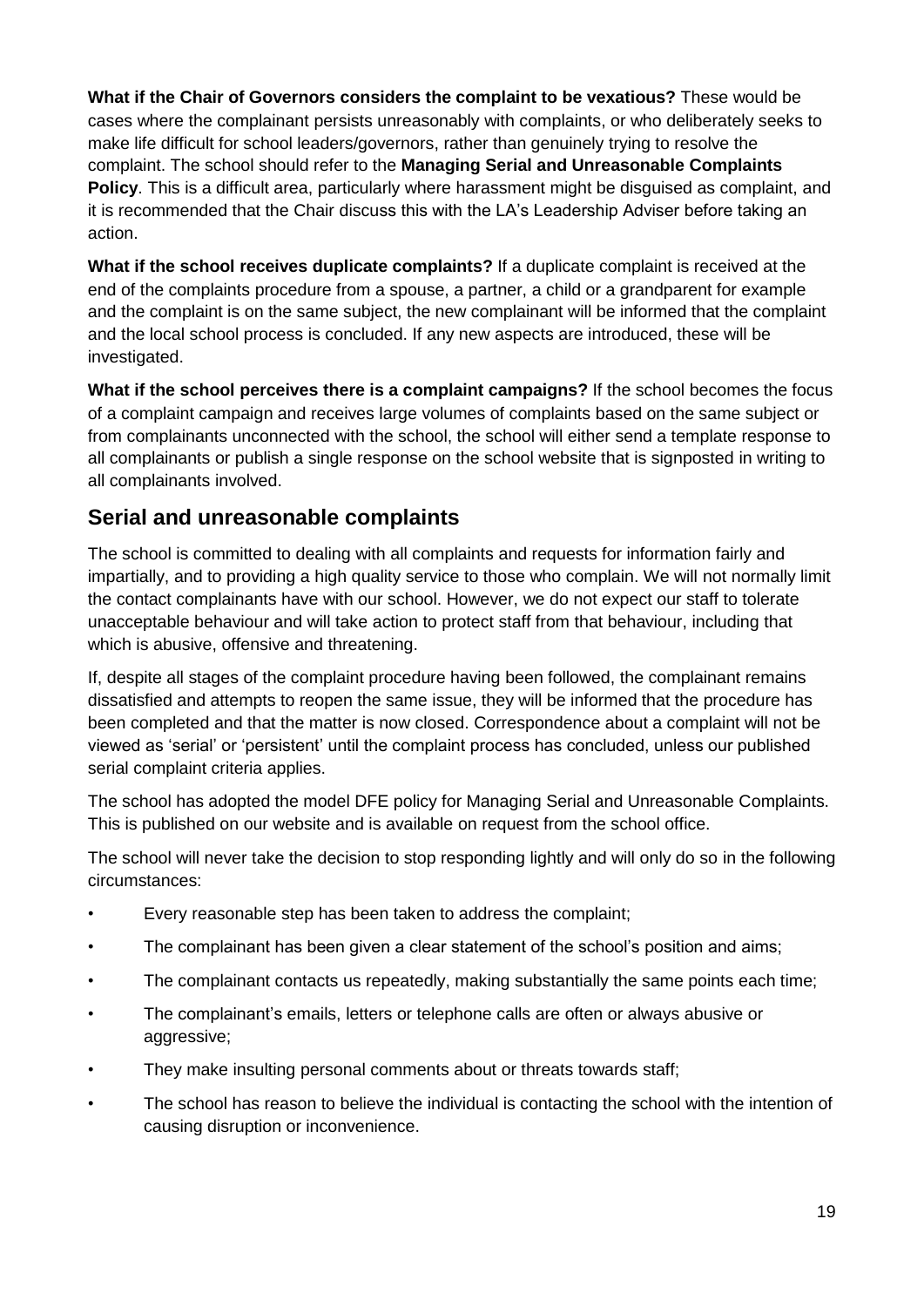The school will not stop responding just because the complainant is difficult to deal with or asks complex questions. The school will act reasonably and consider any new complaint and we recognise that anybody has the right to raise a new complaint at any time.

#### **Communication Strategy**

In exceptional circumstances the school reserves the right to implement a tailored communication strategy if an individual's behaviour is causing a significant level of disruption. For example we can:

- restrict the individual to a single point of contact via an email address;
- limit the number of times they can make contact.

Regardless of any communication strategy, the school will provide parents and carers with the information they are entitled to under The Education (Pupil Information) Regulations 2005.

#### **Barring from school premises**

In additional exceptional circumstances the Headteacher may make the decision to bar an individual from entering school premises. In such circumstances advice from the Local Authority will be taken before implementing a ban.

#### **APPENDIX 3**

### **Issues outside of the scope of the complaints policy**

| <b>Issue</b>                                    | Who to contact                                                  | Legislation, policy/procedure<br>(references are generic and may not match<br>the title of the school's own documents)                                                                                                  |
|-------------------------------------------------|-----------------------------------------------------------------|-------------------------------------------------------------------------------------------------------------------------------------------------------------------------------------------------------------------------|
| Complaint<br>about an<br>admission to<br>school | Chair/Clerk in Foundation and<br><b>Voluntary Aided schools</b> |                                                                                                                                                                                                                         |
|                                                 | Local Authority in community<br>and voluntary controlled        | Admissions and Admissions Appeal<br>Procedure                                                                                                                                                                           |
|                                                 | schools                                                         | For information, view the Local Authority<br>website                                                                                                                                                                    |
| School re-<br>organisation<br>proposals         | <b>Local Authority or Diocese</b>                               |                                                                                                                                                                                                                         |
| Complaint<br>about a Pupil<br>Exclusion         | Clerk to the Governing Body if<br>the exclusion is over 5 days  | Rights to make representations to the<br>Governors' Discipline Committee about a<br>fixed period exclusion vary according to the<br>length of the exclusion. There is a right of<br>appeal to governors if the pupil is |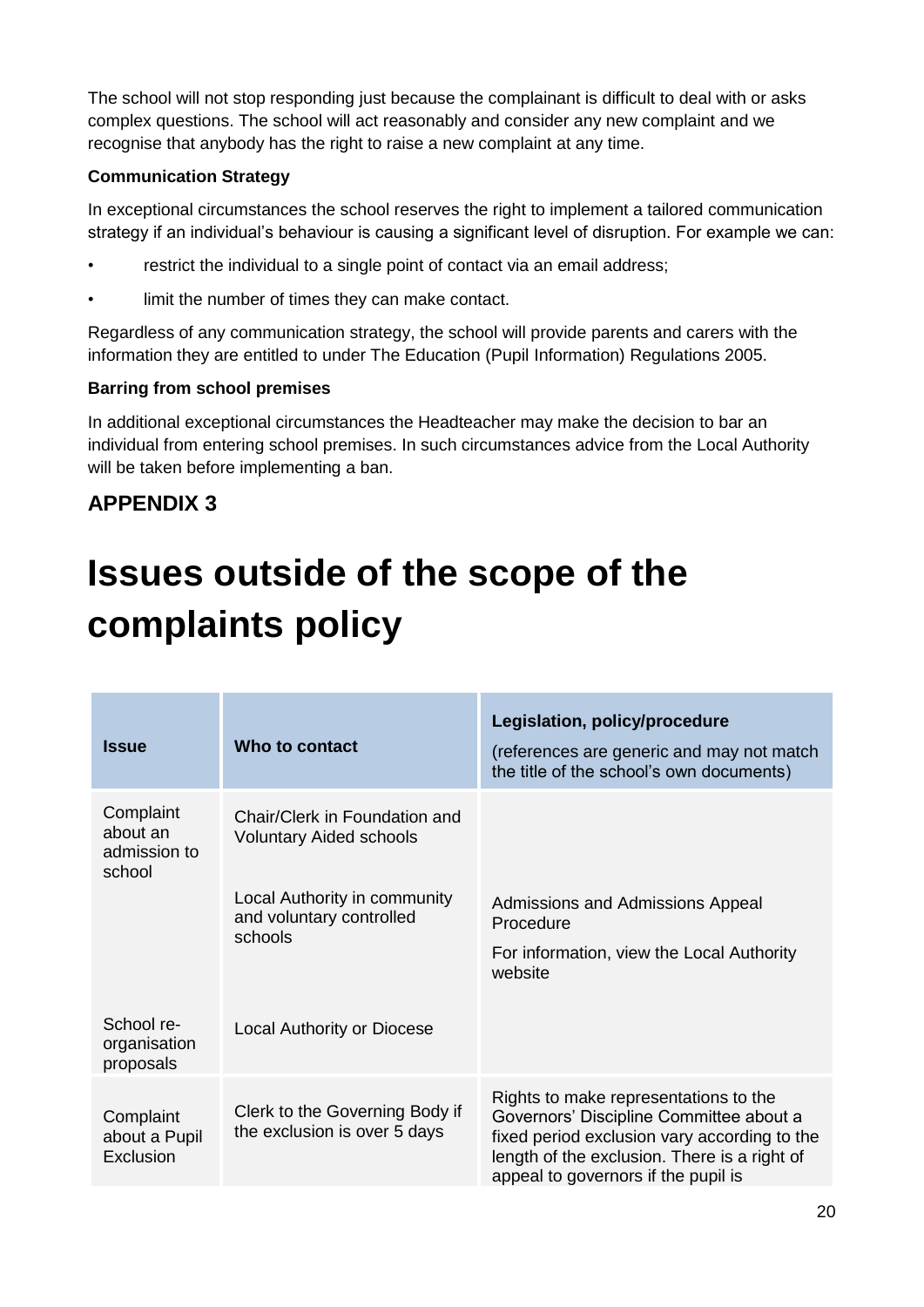|                                                                                                                         | <b>Local Authority Inclusion</b><br>Officer or relevant member of<br>the Specialist Teaching Service                                                                           | permanently excluded with a further right of<br>review by an Independent Panel.                                                                                                                                                                                          |
|-------------------------------------------------------------------------------------------------------------------------|--------------------------------------------------------------------------------------------------------------------------------------------------------------------------------|--------------------------------------------------------------------------------------------------------------------------------------------------------------------------------------------------------------------------------------------------------------------------|
| Allegation that<br>a child has<br>been harmed                                                                           | Headteacher or Chair if the<br>complaint relates to the<br>Headteacher<br><b>Local Authority Leadership</b><br>Adviser.<br><b>Local Authority Designated</b><br>Officer (LADO) | DFE procedures - 'Keeping Children Safe in<br>Education'                                                                                                                                                                                                                 |
| Special<br>Educational<br>Needs,<br>content of or<br>failure to<br>maintain an<br>Education,<br>Health and<br>Care Plan | Headteacher<br><b>Local Authority</b><br>The Local Authority Statutory<br><b>Assessment and Resources</b><br>Team                                                              | Local Authority procedures, with appeals<br>made to the Special Educational Needs and<br>Disability Tribunal.                                                                                                                                                            |
| <b>Services</b><br>provided by an<br>external<br>contractor                                                             | Service Manager                                                                                                                                                                | Service provider's procedure                                                                                                                                                                                                                                             |
| Staff capability<br>(competence)<br>Staff conduct<br><b>Staff</b><br>grievances                                         | Headteacher, or Chair of<br>Governors if the complaint<br>relates to the Headteacher                                                                                           | <b>Staff Capability Procedure</b><br><b>Staff Disciplinary Procedure. Complainants</b><br>will not be told the details of any disciplinary<br>action taken against staff, but will be<br>informed that the matter is being addressed<br><b>Staff Grievance Procedure</b> |
| Whistleblowing                                                                                                          | Designated staff                                                                                                                                                               | <b>School Whistleblowing Procedure</b>                                                                                                                                                                                                                                   |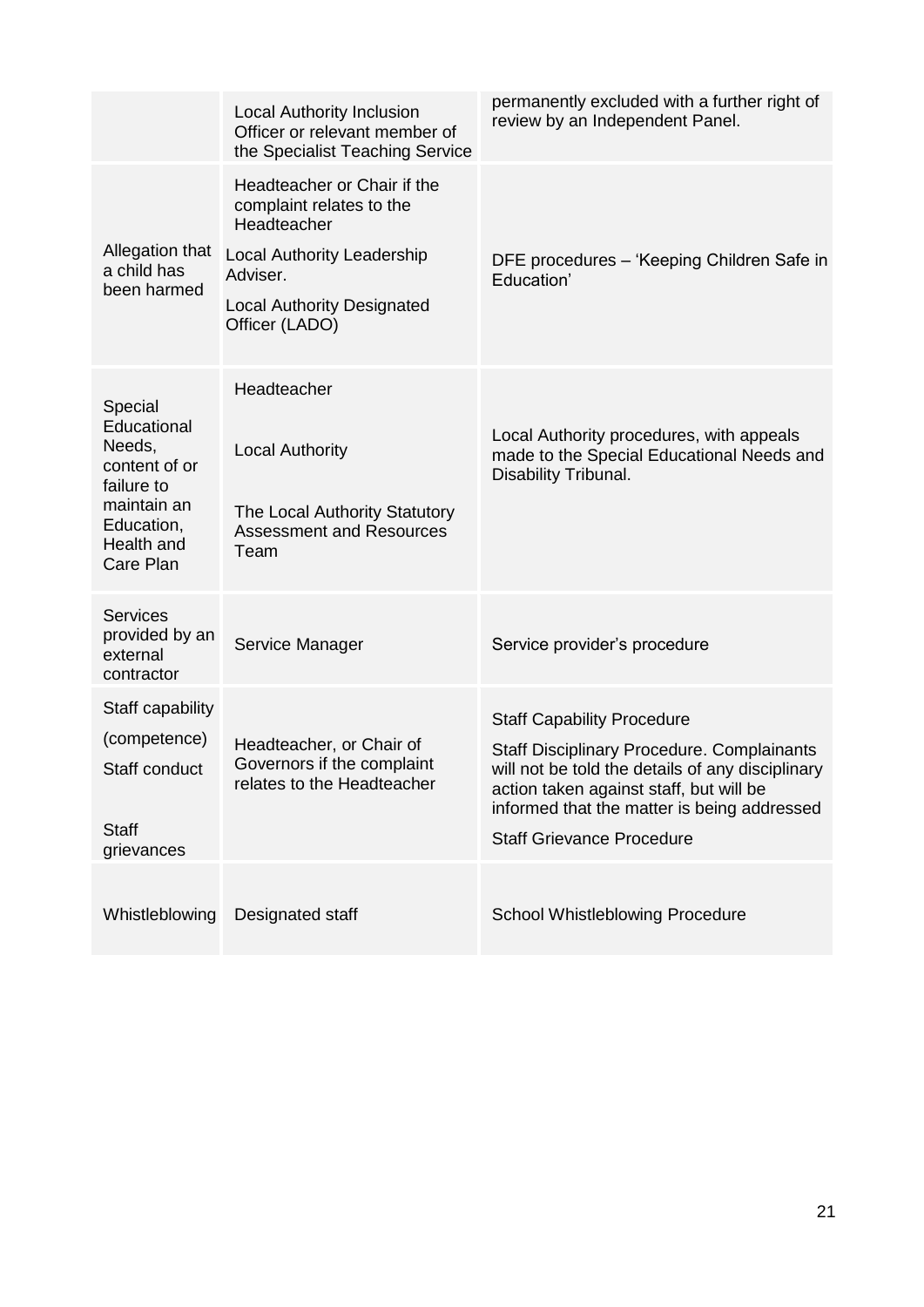#### **APPENDIX 4**

### **Sample acknowledgement letter from /Head/Chair of Governors**

*ISSUED ON SCHOOL HEADED PAPER*

[DATE/HEADER etc.]

I am writing to acknowledge receipt of your complaint dated [INSERT DATE] that was received on [INSERT DATE]. I will be investigating this complaint and will write to let you know the outcome. You should expect me to have issued my response to you by [INSERT DATE THAT IS 10 SCHOOL DAYS FROM DATE OF RECEIPT].

As a first step, I will be making contact to arrange a meeting with you to:

- check my understanding of what the complaint is about;
- check whether anything in the Complaint Form can be withdrawn;
- check whether anything might be added to what is written in the Complaint Form;
- check whether any evidence is available that was not referred to in the Complaint Form;
- establish what would be an acceptable outcome for you;
- discuss whether there is anything that might help resolve matters without recourse to the Complaints Procedure, for example, through mediation.

Wherever possible, I am committed to ensuring the timescales within the Governing Body's Complaints Procedure are adhered to. The person responsible for the administration of the complaint is………………..who is clerk to the governors. His/her role is to ensure that the timescales are being followed and to update you on the progress of your complaint.

This is a confidential matter and I want to reassure you that I will not be discussing this with anyone other than you and those I need to see as part of the investigation. Please could I ask you likewise to keep this matter confidential, so the investigation is not prejudiced in any way (for example through the use of social media)? If the complaint requires more time to consider than the standard 10 school days laid out in the policy, I will let you know, indicating when you can expect to hear from me.

Yours sincerely

[INSERT NAME]

**Headteacher// Chair of Governors**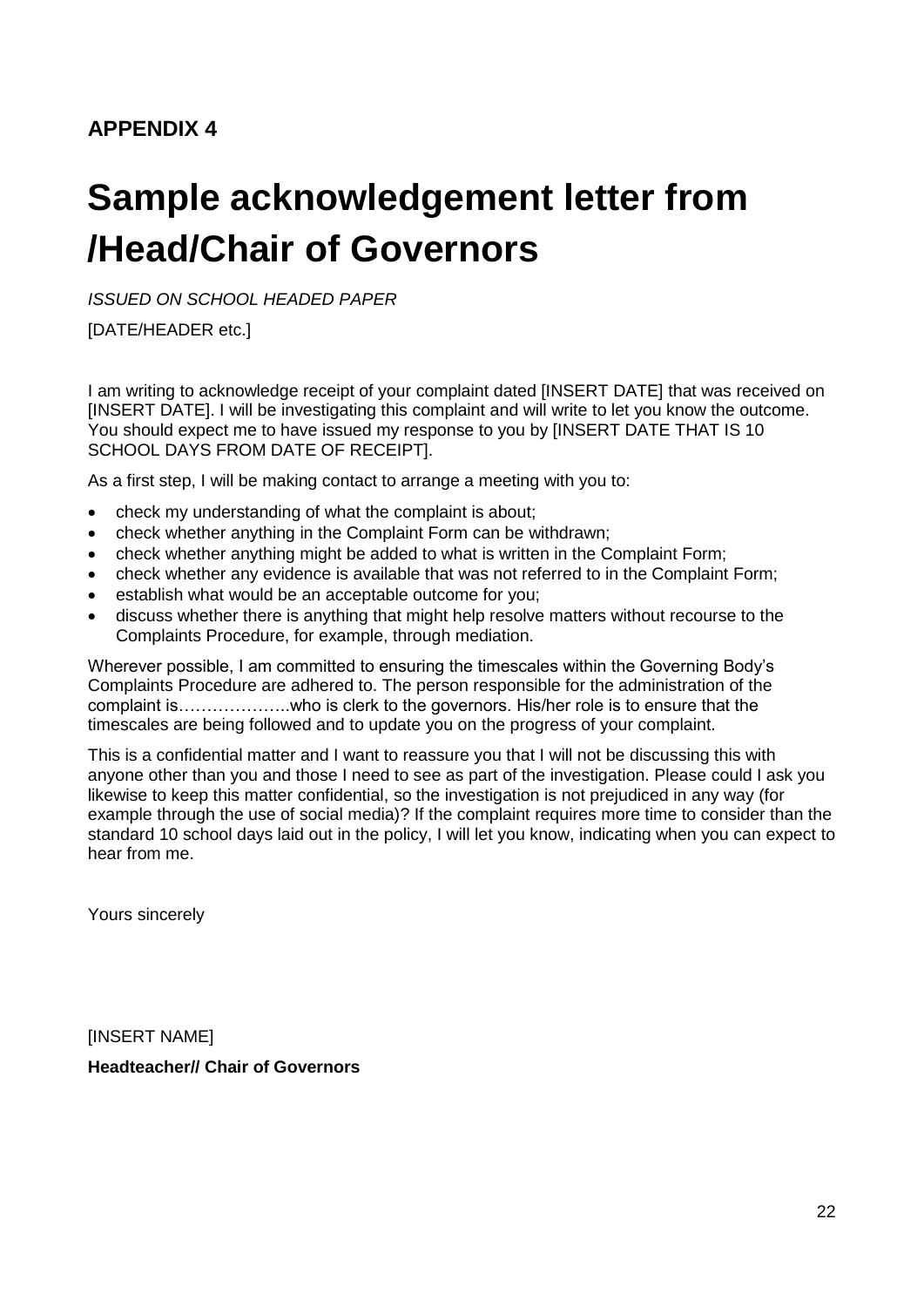#### **APPENDIX 5**

#### **The DFE have published the following helpful advice about the roles and responsibilities of all involved.**

<https://www.gov.uk/government/publications/school-complaints-procedures>

#### **Roles and Responsibilities**

#### **Complainant**

The complainant will receive a more effective response to the complaint if they:

- explain the complaint in full as early as possible;
- co-operate with the school in seeking a solution to the complaint;
- respond promptly to requests for information or meetings or in agreeing the details of the complaint;
- ask for assistance as needed;
- treat all those involved in the complaint with respect;
- refrain from publicising the details of their complaint on social media and respect confidentiality.

#### **Investigator**

The investigator's role is to establish the facts relevant to the complaint by providing a comprehensive, open, transparent and fair consideration of the complaint through:

- sensitive and appropriate interviewing of the complainant to establish what has happened and who has been involved;
- interviewing staff and children/young people (or reviewing records of staff interviews with children) and other people relevant to the complaint;
- consideration of appropriate written records and other relevant information;
- analysing information;
- liaising with the complainant and the complaints co-ordinator as appropriate to clarify what the complainant feels would put things right.

The investigator should:

- conduct interviews with an open mind and be prepared to persist in the questioning:
- keep notes of interviews or arrange for an independent note taker to record minutes of the meeting;
- ensure that any papers produced during the investigation are kept securely pending any appeal;
- be mindful of the timescales to respond;
- prepare a comprehensive report for the Headteacher or complaints committee that sets out the facts, identifies solutions and recommends courses of action to resolve problems.

The Headteacher or complaints committee will then determine whether to uphold or dismiss the complaint and communicate that decision to the complainant, providing the appropriate escalation details.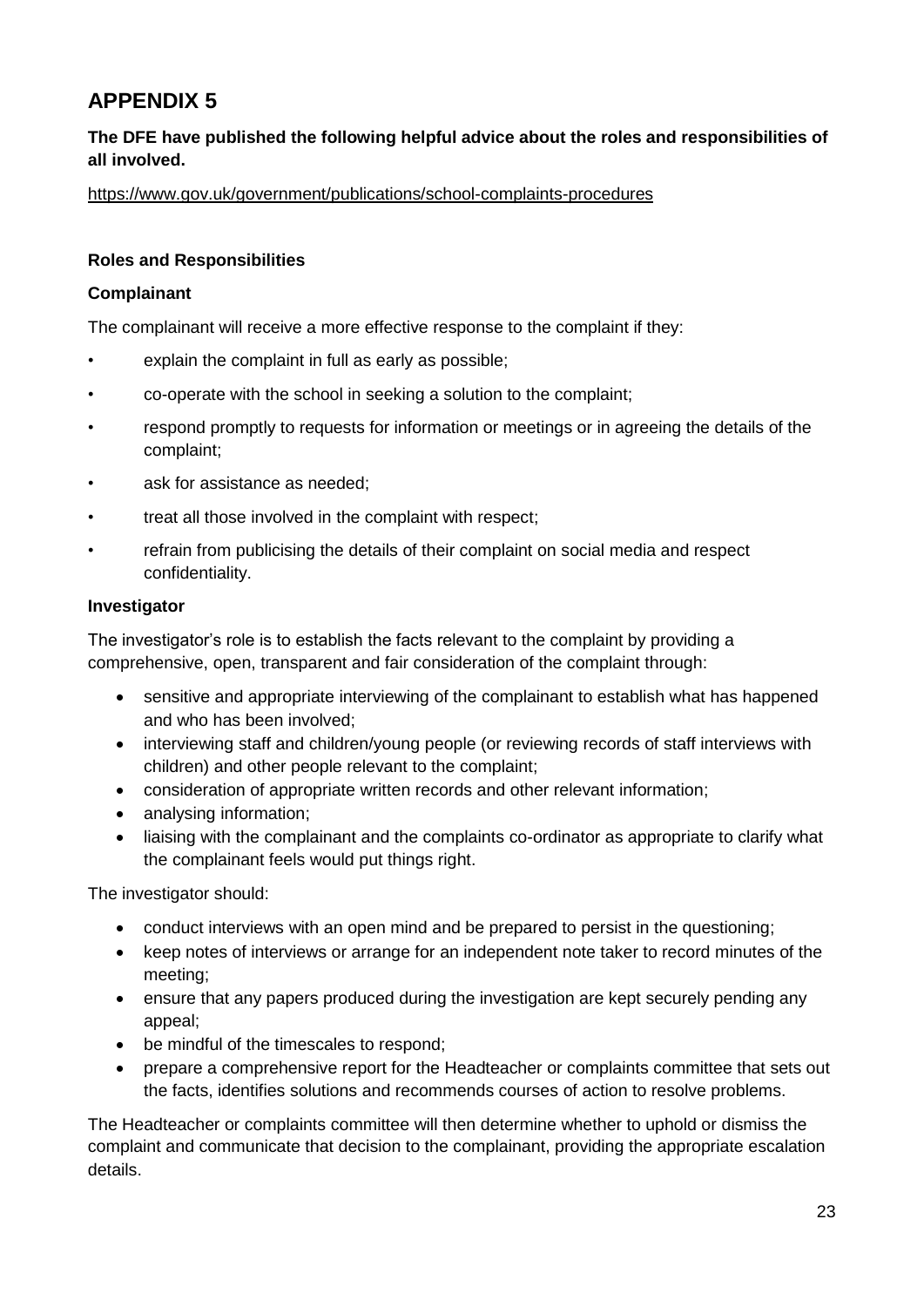**Complaints Co-ordinator** (this could be the Headteacher / designated complaints governor or other staff member providing administrative support)

The complaints co-ordinator should:

- ensure that the complainant is fully updated at each stage of the procedure;
- liaise with staff members, Headteacher, Chair of Governors, Clerk and LAs (if appropriate) to ensure the smooth running of the complaints procedure;
- be aware of issues regarding:

sharing third party information;

additional support. This may be needed by complainants when making a complaint including interpretation support or where the complainant is a child or young person;

• keep careful records.

#### **Clerk to the Governing Body**

The Clerk is the contact point for the complainant and the committee and should:

- ensure that all people involved in the complaint procedure are aware of their legal rights and duties, including any under legislation relating to school complaints, education law, the Equality Act 2010, the Freedom of Information Act 2000, the Data Protection Act (DPA) 2018 and the General Data Protection Regulations (GDPR);
- set the date, time and venue of the meeting, ensuring that the dates are convenient to all parties (if they are invited to attend) and that the venue and proceedings are accessible;
- collate any written material relevant to the complaint (for example; stage 1 paperwork, school and complainant submissions) and send it to the parties in advance of the meeting within an agreed timescale;
- make a written record of the proceedings;
- circulate the minutes of the meeting;
- notify all parties involved of the committee's decision.

#### **Committee Chair**

The committee's chair, who is nominated in advance of the complaint meeting, should ensure that:

- both parties are asked (via the Clerk) to provide any additional information relating to the complaint by a specified date in advance of the meeting;
- If the complainant is invited to the meeting, that it is conducted in an informal manner, is not adversarial, and that, everyone is treated with respect and courtesy;
- complainants who may not be used to speaking at such a meeting are put at ease.
- the remit of the committee is explained to the complainant;
- written material is seen by everyone in attendance, provided it does not breach confidentiality or any individual's rights to privacy under the DPA 2018 or GDPR;
- both the complainant and the school are given the opportunity to make their case and seek clarity, either through written submissions ahead of the meeting or verbally in the meeting itself;
- the issues are addressed;
- key findings of fact are made;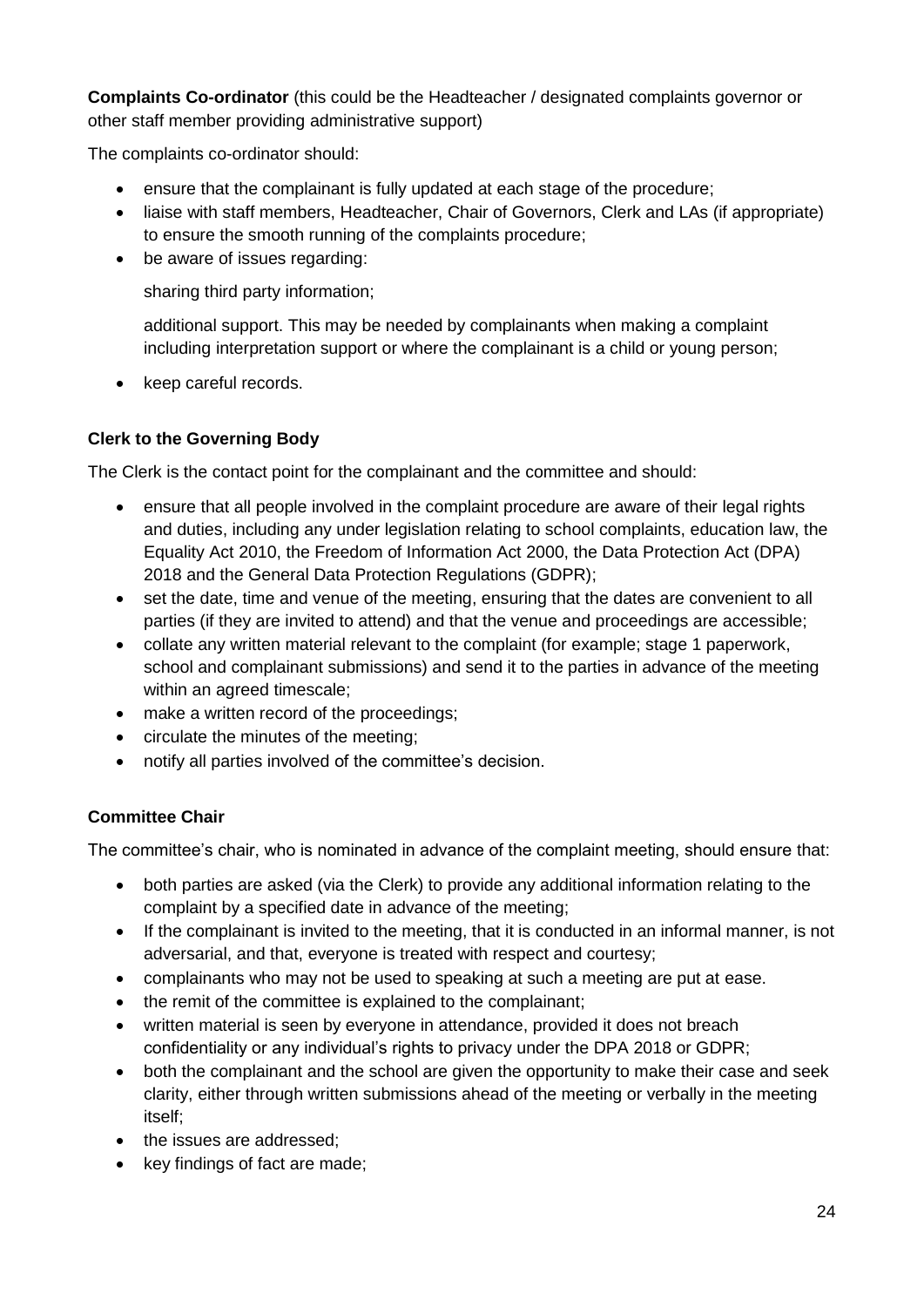- the committee is open-minded and acts independently;
- no member of the committee has an external interest in the outcome of the proceedings or any involvement in an earlier stage of the procedure;
- minutes of the meeting are taken:
- $\bullet$  they liaise with the Clerk

#### **Committee Member**

Committee members should be aware that:

• the meeting must be independent and impartial, and should be seen to be so;

No governor may sit on the committee if they have had a prior involvement in the complaint or in the circumstances surrounding it;

• the aim of the meeting should be to resolve the complaint and achieve reconciliation between the school and the complainant;

It is recognised that the complainant might not be satisfied with the outcome if the meeting does not find in their favour. It may only be possible to establish the facts and make recommendations.

Omit the section below if the face to face option is not adopted.

- many complainants will feel nervous and inhibited in a formal setting;
- Parents/carers often feel emotional when discussing an issue that affects their child.
- extra care needs to be taken when the complainant is a child/young person and present during all or part of the meeting;
- Careful consideration of the atmosphere and proceedings should ensure that the child/young person does not feel intimidated;
- The committee should respect the views of the child/young person and give them equal consideration to those of adults;
- If the child/young person is the complainant, the committee should ask in advance if any support is needed to help them present their complaint. Where the child/young person's parent is the complainant, the committee should give the parent the opportunity to say which parts of the meeting, if any, the child/young person needs to attend;
- However, the parent should be advised that agreement might not always be possible if the parent wishes the child/young person to attend a part of the meeting that the committee considers is not in the child/young person's best interests.
- the welfare of the child/young person is paramount.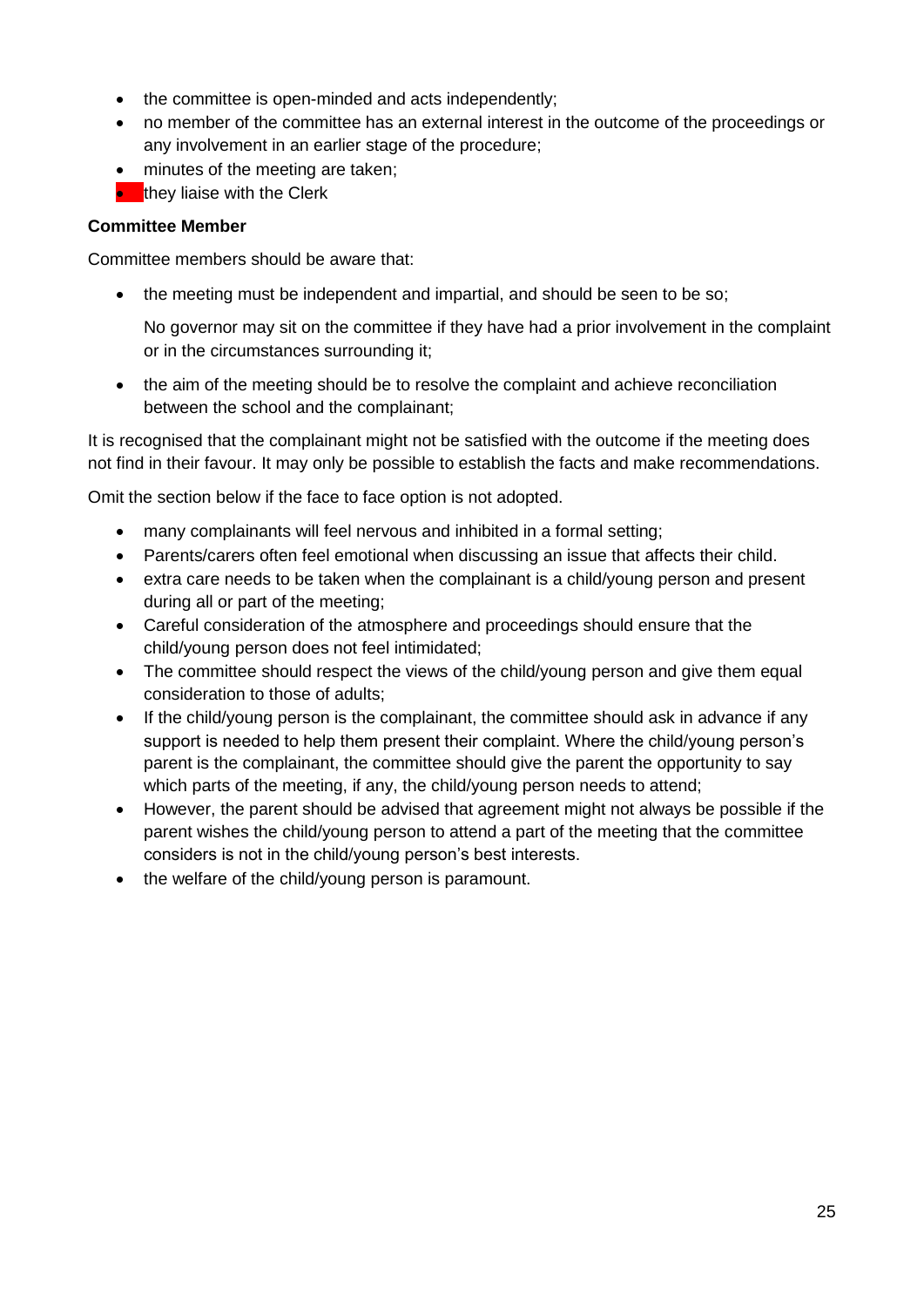### **St Alban's Catholic Primary Complaint form**

#### **Section A – Your Details**

| Title - Mr/Mrs/Ms/Other     |  |
|-----------------------------|--|
| Surname                     |  |
| Forename                    |  |
| Home Tel No                 |  |
| Mobile Tel No               |  |
| <b>Email Address</b>        |  |
| <b>Address and Postcode</b> |  |
|                             |  |

How would you prefer us to contact you?

#### **Section B**

Please give details of your complaint, including whether you have spoken to anybody at the school about it (please use a continuation sheet if necessary)

What would constitute a satisfactory resolution of your complaint?